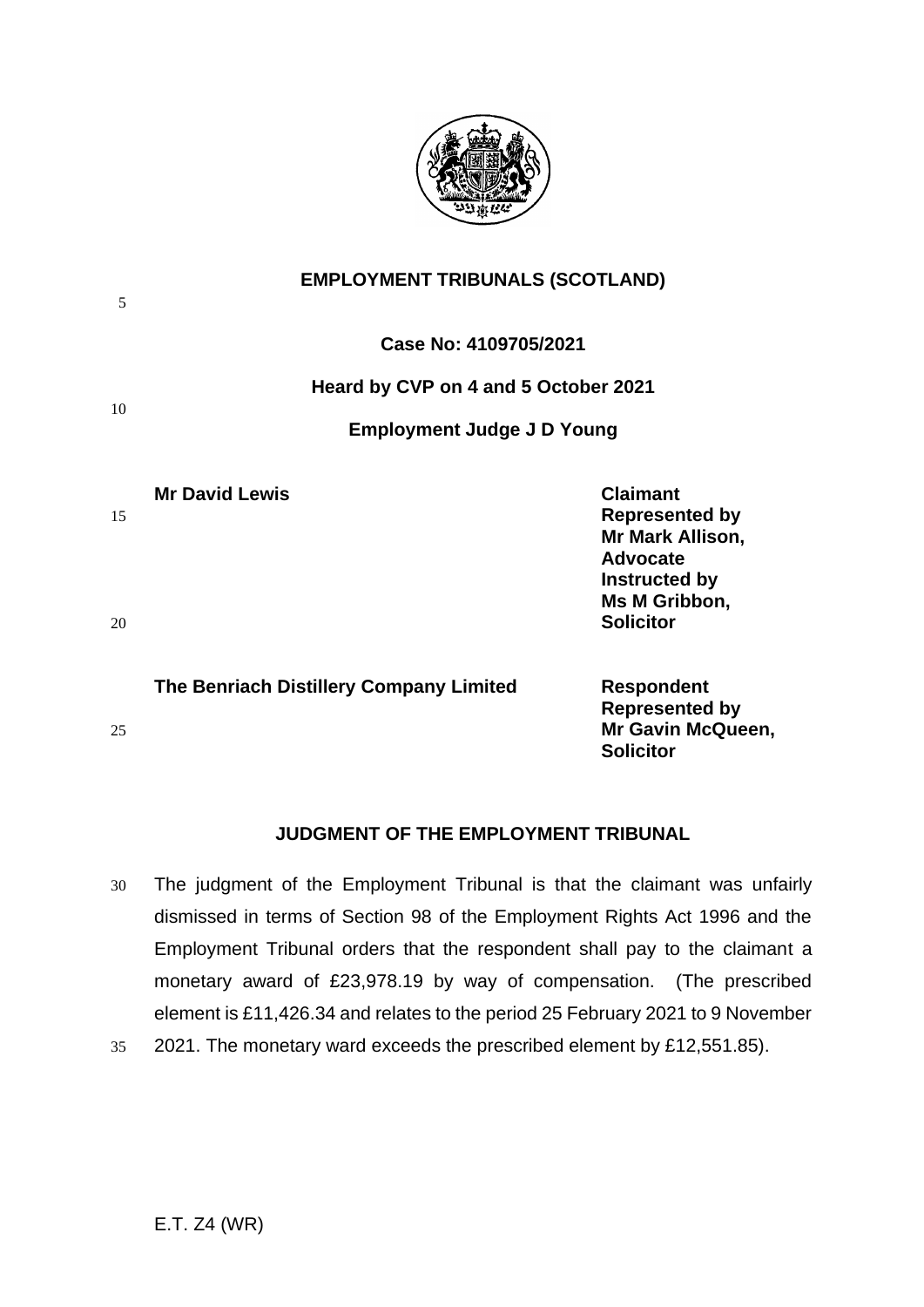#### **REASONS**

## **Introduction**

- 1. The claimant presented a claim to the Employment Tribunal complaining that he had been unfairly dismissed by the respondent and separately that 5 he was wrongfully dismissed and was thus due notice pay. The respondent admitted dismissal but denied it was unfair. They maintained that the claimant was guilty of gross misconduct in that his attendance at work on 8 February 2021 breached the Scottish Government's and the respondent's COVID guidance on self isolation. On account of that breach 10 no notice pay was due. It was maintained that all appropriate procedures had been followed in the dismissal and even if that was not the case the claimant would have been dismissed in any event and no award of compensation should be made.
	- 2. The issues for the Tribunal were:-
- 15 (i) What was the reason for dismissal?
	- (ii) Was that a potentially fair reason for dismissal?
- (iii) If misconduct did the respondent believe the claimant guilty of misconduct; had in mind reasonable grounds to sustain that belief, and carried as much investigation into the matter as was 20 reasonable?
	- (iv) If so, was dismissal for that reason within the band of reasonable responses?
	- (v) Was there procedural unfairness?
	- (vi) If the claimant succeeds was there contributory conduct?
- 
- 25 (vii) If the claimant succeeds on either substantive or procedural unfairness what compensation should be awarded in respect of the unfair dismissal?
	- (viii) Was the claimant wrongfully dismissed?
	- (ix) If so, what sums should be awarded by way of damages?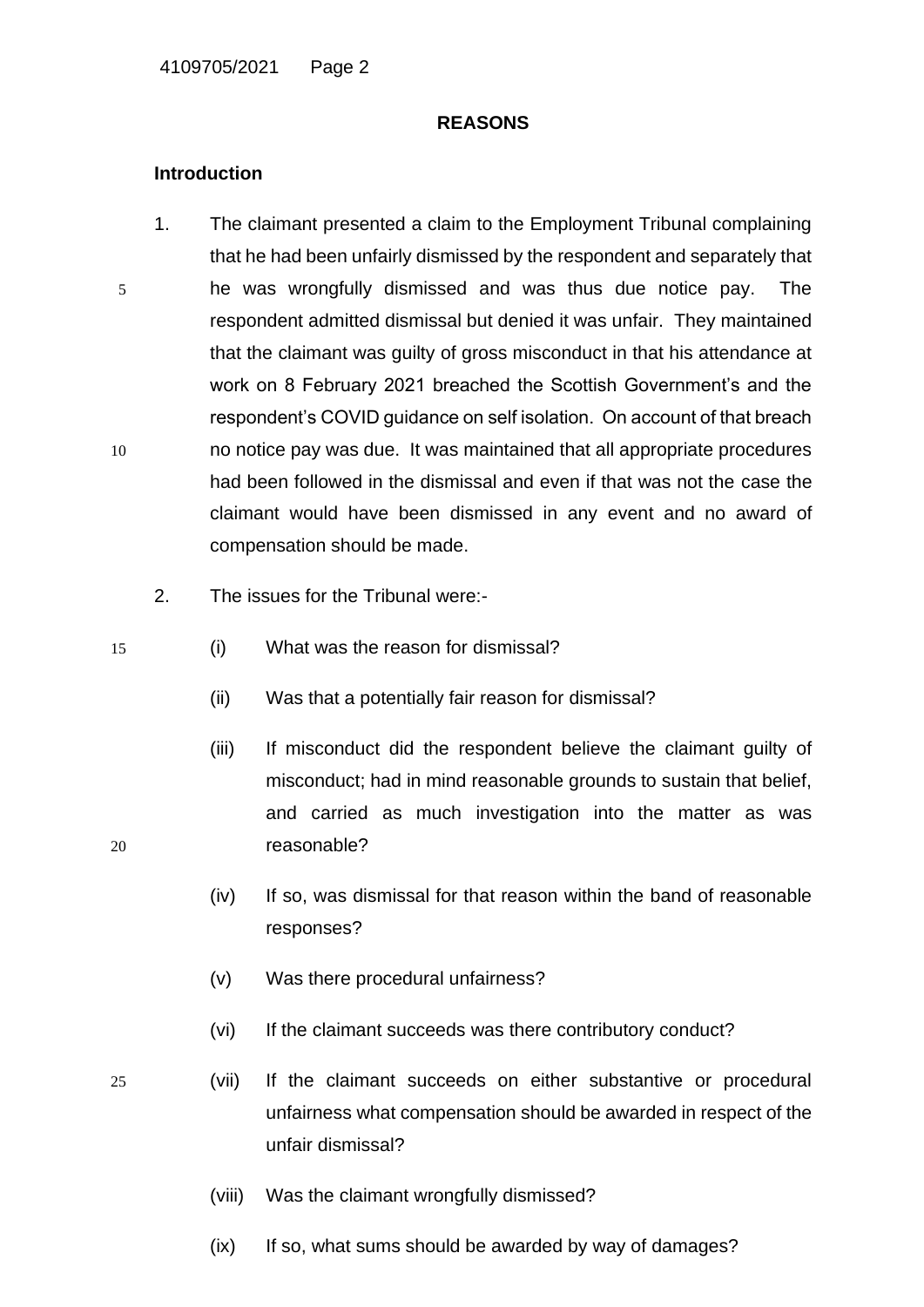# **Documentation**

3. For the hearing the parties had helpfully liaised in providing a joint Inventory of Productions paginated 5/163 (J5/163).

# **The hearing**

- 5 4. A preliminary issue for the hearing related to the application for the claimant that he be allowed to give his evidence in chief by way of a witness statement. No order had been made for use of witness statements in the case.
- 5. By application of 20 September 2021 permission was sought for the 10 claimant's evidence in chief to be presented by witness statement. The respondent objected to that application and after further comment from the claimant's representative the application was refused as on the grounds advanced it was not considered that the interests of justice required use of a witness statement. However it was directed that the claimant's 15 representative may renew the application and if so be determined at the hearing. In the event further application was to be made then a witness statement required to be lodged with the Tribunal and intimated to the respondent's representative no later than 4pm on 30 September 2021 together with any medical certificate supporting the application. Those 20 directions were complied with.
- 6. At the hearing submission was made that the claimant's evidence in chief should be allowed by way of the witness statement which had been lodged. This was to ensure an effective contribution by the claimant who had been certified as unfit for work from 4 March 2021 by reason of 25 "anxiety". Reference was made to the medical certificates (J139/142) and a further medical certificate produced dated 17 September 2021. The claimant had been prescribed medication for his condition which he was taking and was extremely anxious about these proceedings. He had attended counselling sessions. It was not considered that there was any 30 particular dispute on the facts in the case but more on interpretation of events. It was important that the claimant be able to give a clear account of his position and he would be prejudiced were he required to give evidence orally. There was some advantage to the respondent in having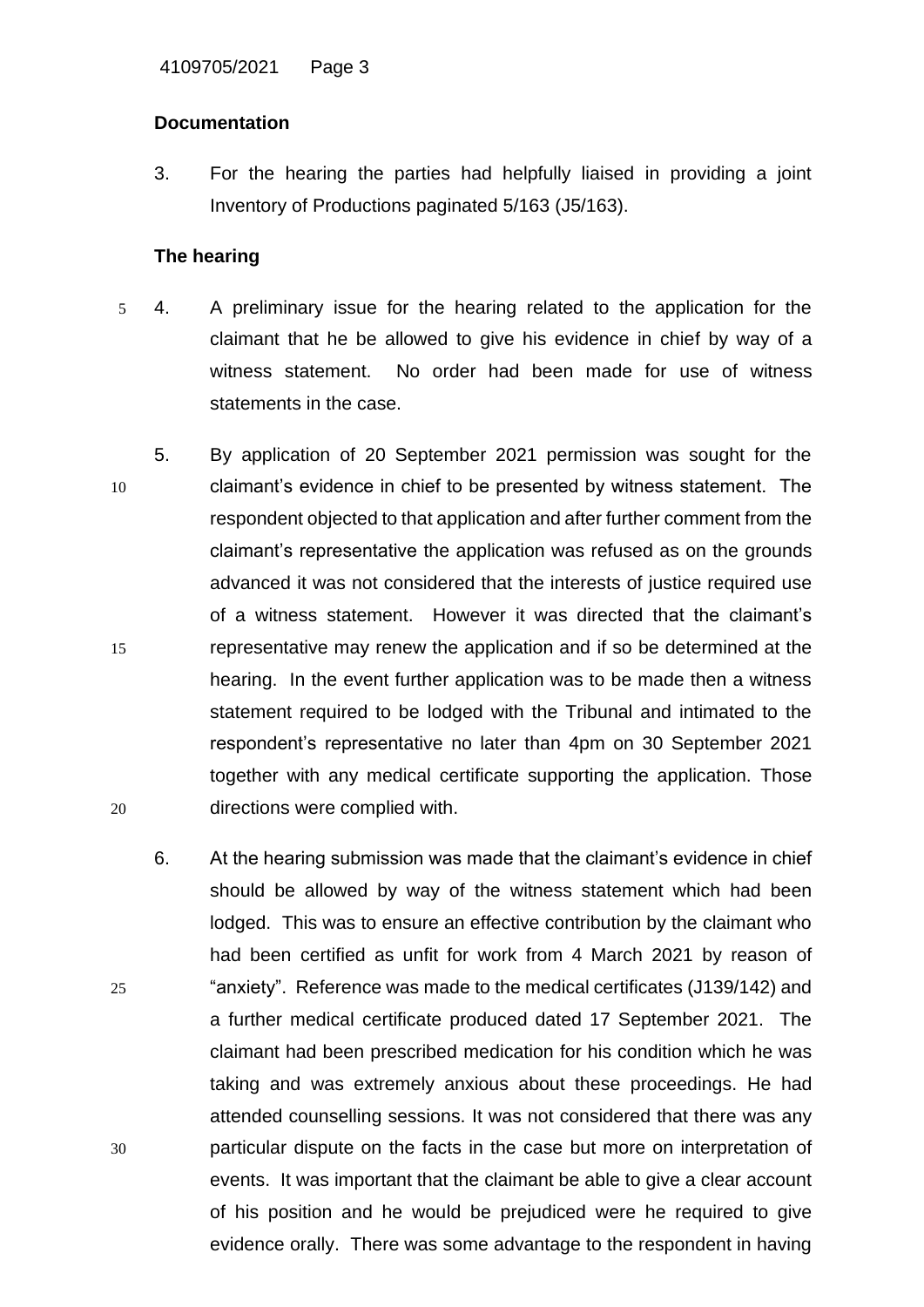advance notice of the evidence of the claimant. In the objection made the respondent had not identified that there would be any prejudice but simply that there should be consistency amongst the witnesses in the presentation of evidence.

- 5 7. In response the respondent maintained their objection on the basis that this was an inconsistent way of proceeding. The claimant's anxiety could be dealt with by more frequent breaks and it was a matter of fairness that all witnesses were treated the same.
- 8. I acceded to the request that the claimant provide his evidence in chief by 10 means of a witness statement. I considered that enough had been produced to establish that the claimant did suffer from anxiety having been signed as unfit for work for that reason for over a lengthy period. While all witnesses would be anxious about giving evidence it was a more pronounced matter where an individual had been certified as unfit for work 15 by his GP. It was important that the claimant gave an effective contribution. No prejudice had been identified by the respondent. The claimant would still be cross examined. The respondent did have advance notice of the claimant's evidence in chief and were aware of any factual disputes and it was not claimed that use of a statement might advantage 20 the claimant in that respect The overriding objective advises that a Tribunal should deal with a case fairly and justly including so far as practicable "*avoiding unnecessary formality and seeking flexibility of the proceedings".* I considered this was an example of allowing that flexibility in approach.
- 25 9. At the hearing evidence was given by Laura Grew who held the position of Strategic Planning and Procurement Manager with the respondent since May 2019; Lucas Avery who held the position of Production Operations Director with the respondent since approximately September 2018; and the claimant who adopted as true and accurate his witness 30 statement dated 22 September 2021 and which statement extended to 15 pages. He also answered questions in cross examination. From the relevant evidence led, admissions made and documents produced I was able to make findings in fact on the issues.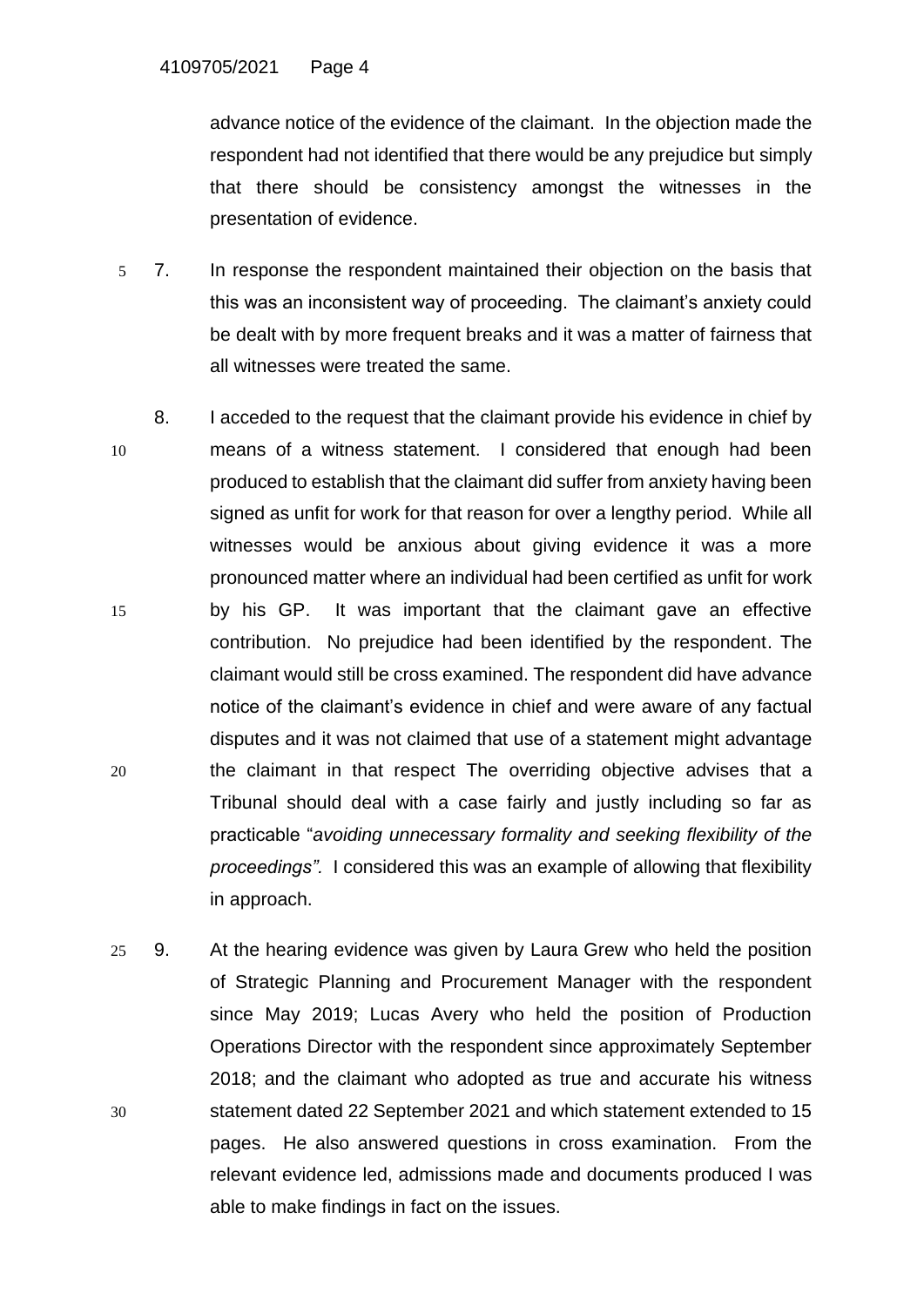# **Findings in fact**

10. The respondent produces and sells Scotch Whisky employing around 118 employees at sites across Scotland. The claimant was employed as a Fork Lift Truck Driver in the respondent's dry goods warehouse in 5 Newbridge. He had continuous employment with the respondent in the period between 5 January 1998 and 25 February 2021.

# *Disciplinary Policy*

11. In terms of the respondent's disciplinary policy (J71/74) examples of gross misconduct which may render an employee liable to summary dismissal 10 included:-

# *"Serious breach of health and safety policies/processes"*

- 12. The policy reserved the right to the respondent to suspend an employee on full pay at any stage during a disciplinary procedure if that was considered necessary to allow matters to be investigated. The purpose of 15 the investigation was stated to be to establish a "*fair and balanced view of the facts relating to any disciplinary allegations"* against an employee before deciding whether to proceed with a disciplinary hearing. The investigation may involve interviewing and taking statements from the employee and any witnesses. It was usual for the Human Resource 20 department to appoint an Investigating Officer to carry out such investigation. Any disciplinary action would require to await the outcome of a disciplinary hearing.
- 13. If following investigation a disciplinary hearing was necessary then the employee would be advised of the date and time of the meeting; nature of 25 the allegations made; details of the investigation carried out with the relevant findings and the option of bringing a companion to the meeting. At that hearing the employee would be given an opportunity to explain their case with the outcome being communicated in writing. If there was a finding of gross misconduct then the respondent may terminate an 30 employee's employment without notice or payment in lieu of notice.
	- 14. An employee had the right of appeal against a disciplinary decision. The appeal should be lodged with the HR department who would arrange for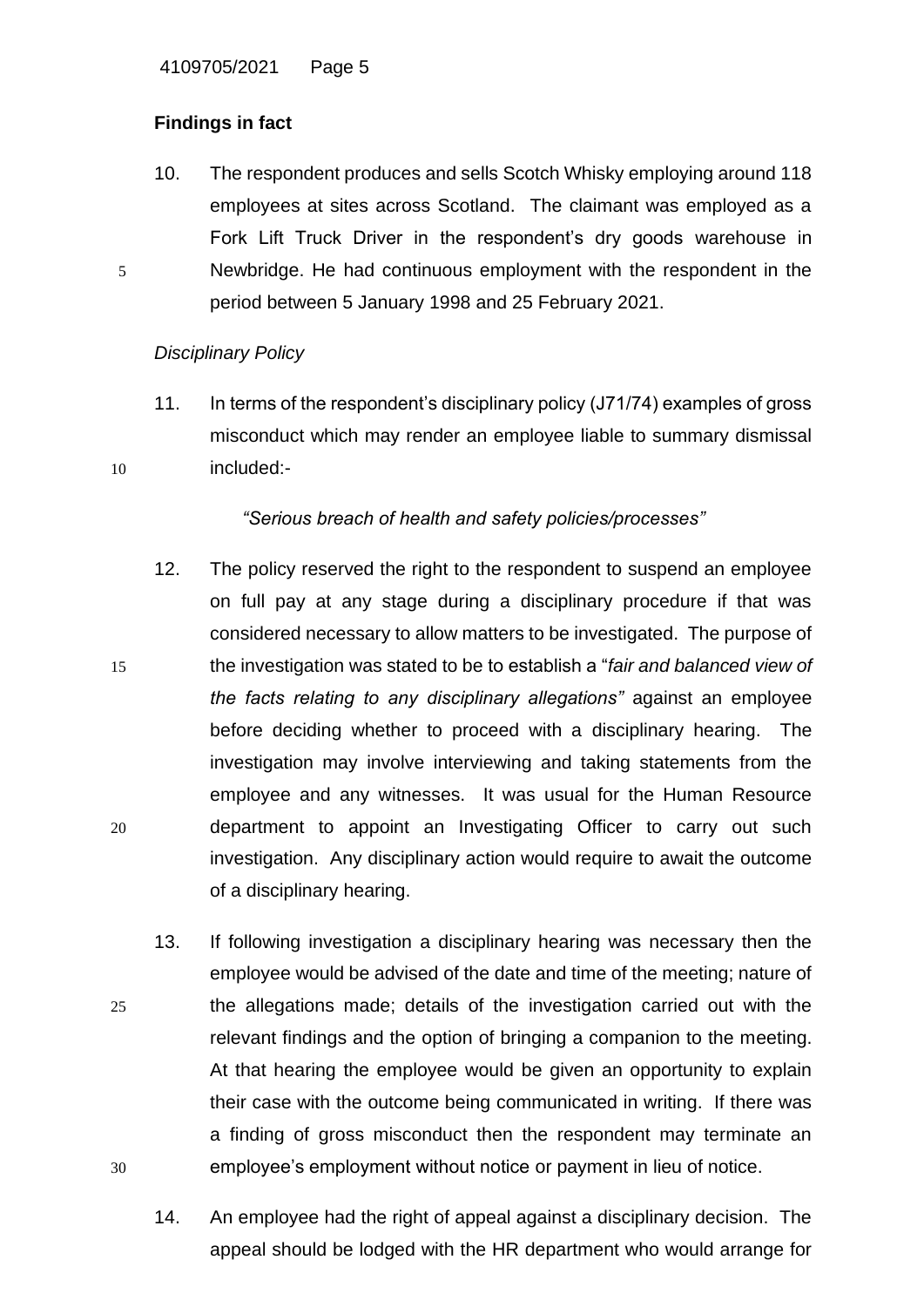a more senior level of management to the person that took the original disciplinary decision to hear the appeal. The purpose of the appeal was stated to be to "*review the original disciplinary decision"* and that may be a *"complete rehearing of the matter, or it may be a review of the fairness*  5 *of the original decision in light of the procedure that was followed and any new information that may have come to light".*

15. In his 23 years' service the claimant had a clean disciplinary record apart from a warning issued around 17 years ago concerning the scanning of a pallet. He also had an excellent attendance record.

#### 10 *COVID arrangements*

- 16. Matters of health and safety were a priority for the respondent. Since the COVID pandemic the business required to adapt their arrangements to combat infection. A core committee was set up comprising representatives from various departments within the Newbridge site to 15 communicate information and promote guidelines. The respondent made their own sanitiser which was distributed to staff as well as providing face masks and other disposable items of workwear.
- 17. The respondent business closed for two weeks in March 2020 and completed a risk assessment across its operations to ensure the 20 appropriate measures were in place when a return to operations could take place (J86/95). From time to time information and guidance was updated to employees (J77/81). A *"Stay at Home guidance for households: current guidelines illustrated"* was produced for employees (J75/76).
- 25 18. The respondent rules on self isolation follow the Scottish Government guidance. The relevant guidance in respect of the matters of concern in this case were agreed as those contained in the publication by the Scottish Government of 18 February 2021 (J82/85). That guidance advised:-

"*Who needs to self-isolate?*

30 *Everyone who develops symptoms of COVID-19 – a new, continuous cough; fever or loss of, or change in, sense of smell or taste – should*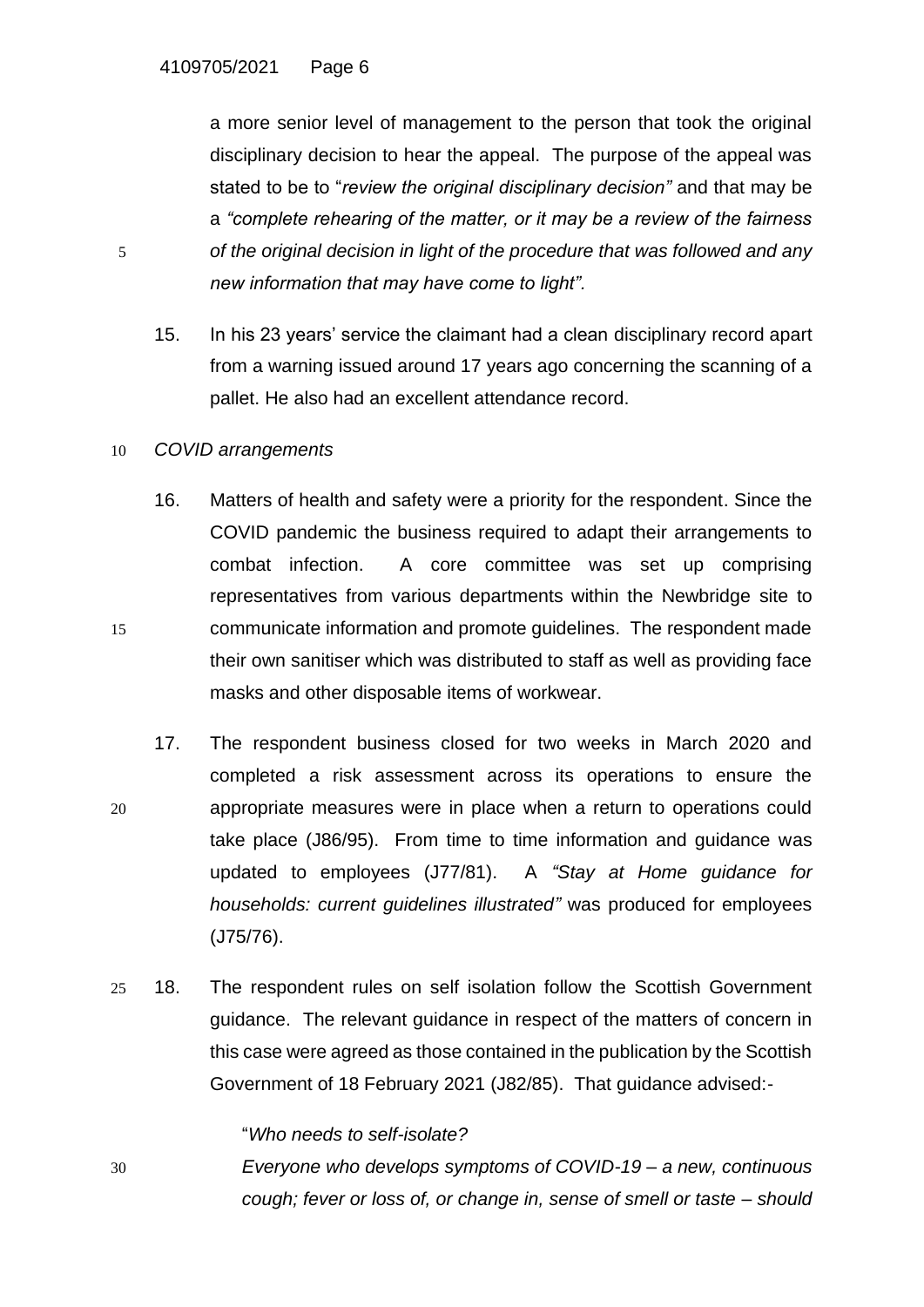*isolate straight away and arrange a test via [www.nhsinform.scot](http://www.nhsinform.scot/) or, if you can't get online by calling 0800 028 2816. People who live in the same household as a person with symptoms should also isolate straight away."*

- 5 19. It was agreed that there was nothing in the guidance of February 2021 which indicated a requirement to self-isolate in the event that someone else in the household had taken a test for COVID. The trigger for selfisolation was the person in the same household had *"symptoms"* defined in the guidance as a *"new, continuous cough; fever or loss of, or change*  10 *in, sense of smell or taste".*
	- 20. In the event an employee required to self isolate and not attend work then they would be paid by the respondent.
- 21. The claimant *"a few weeks before"* 25 February 2012 had followed the Government Guidance and self isolated and gone for a test when he felt 15 symptoms of Covid. He did not test positive.

## *Investigation into conduct of claimant*

22. The claimant reported to Helen Farmer and she reported a call from the claimant to Simon Briggs of the HR department on 8 February 2021 which prompted an exchange of emails (J102/103). The initiating email from 20 Helen Farmer timed at 18:34 stated:-

*"Hi Simon. Got a call tonight from David L who was at work today to tell me his son had a COVID test on Saturday for a cough. He had not received his results so phoned and told up to six days but David was told to isolate tonight by NHS until he got the results back for his son.*  25 *He told Sharon at 4.50 tonight his son has had a precautionary test as two of his work colleagues tested positive. I thanked him for letting me know, said he would need an isolation number for you. I have told Karen and Sharon of the phone call he had with me as I am on holiday this week."*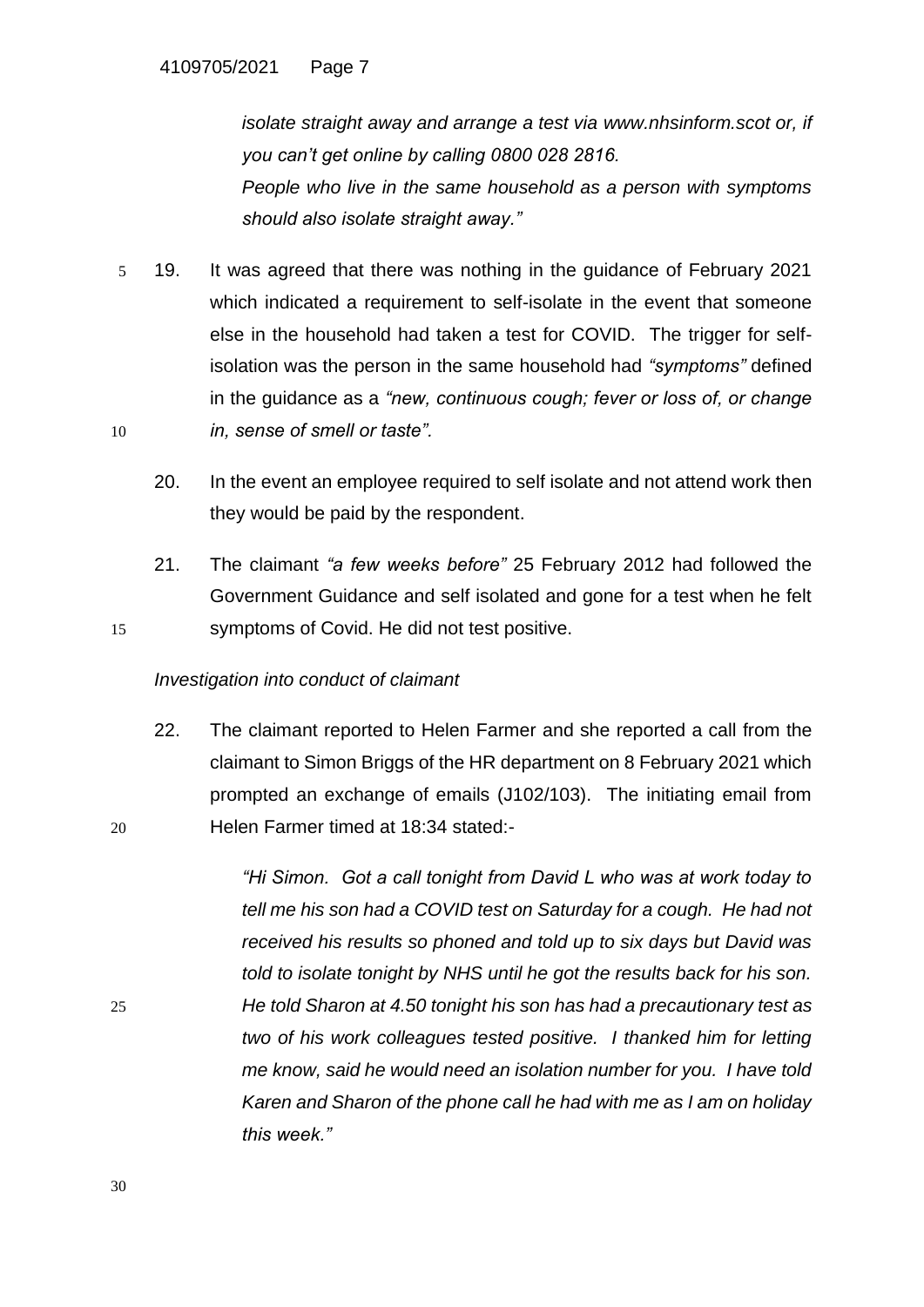23. The response from Mr Briggs stated:-

*"Hi Helen. Can I just check I've got this right? David's son had a test on Saturday (so therefore must have been showing symptoms) yet David came in to work and did a full shift? If this is what you were*  5 *saying his actions are highly irresponsible, you could say reckless. Can we speak first thing Tuesday morning?"*

- 24. Further emails were exchanged on the matter between Mr Briggs and Helen Farmer and copied to various parties including Lucas Avery. Laura Grew was also made aware of the terms of these emails.
- 10 25. Simon Briggs instigated an investigation into the attendance at work of the claimant on 8 February 2021 and made various notes of his investigation (J104/116). While those notes are undated and do not identify the individuals it was accepted that Mr Briggs spoke to the claimant on 10 February 2021 (J107/108) and with Helen Farmer (J109); Greg Steenson 15 (J110); David Rodden (J111); David Ferguson (J112); Tam Kelly (J113); Sharon Moffat (J114) all on 15 February 2021 and with Joe McCluskey (J115) and Jamie Mackenzie (J116) on 16 February 2021.
- 26. The investigation notes of the conversation with the claimant confirmed that the claimant's son took his COVID test at 09.30 on Saturday 6 20 February 2021 and in answer to the question *"why did your son take a COVID test?"* responded:-

*"To be honest I didn't think he needed a test. One of his pals was going for a test and he said he had a sore head. I thought he was trying to get off work. Later on he said his head had got really sore*  25 *and he had booked a test (this was on Friday) I thought it was a pal thing. I gave him some Paracetamol. Then I took him to the testing centre on Saturday. We came back and he went to his room. On the Sunday he didn't get his results. I said there was nothing wrong with him but he said he had a sore head still. On the Sunday night he said*  30 *he had a cough. I said he didn't have a cough. Then on Monday he said he still had a bit of a cough. On Monday I phoned the number on his letter and they said the result were not back yet. Oh it must have been the Monday I phoned Helen. They said results can take up to*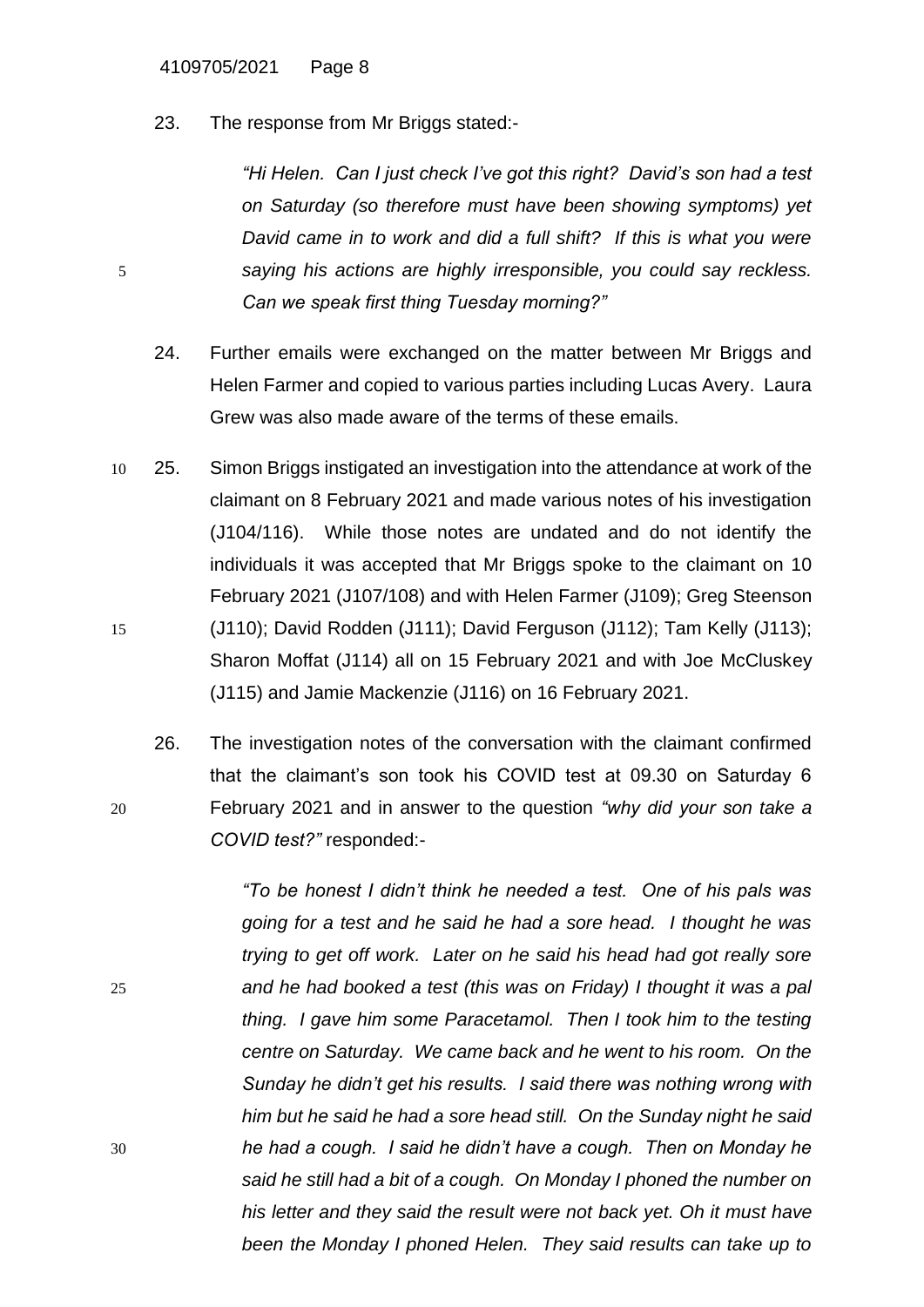*six days. They also told me that I then needed to self-isolate. He says he's lost his sense of smell."*

27. The claimant confirmed that he was aware of the regulations regarding self-isolation namely that if a household member was showing symptoms

5 *"They get a test and self-isolate. I need to self-isolate."*

He was asked "*why did you come to work on Monday 8 February when a household member was showing symptoms of COVID?"* to which he responded *"He wasn't showing symptoms. He just had a sore head. He booked the test himself."*

- 10 28. The claimant was further asked why he waited until 4.50pm to tell Sharon Moffat that "*your son was showing symptoms of COVID?"* to which he responded "*he wasn't showing symptoms – he just had a sore head".*
	- 29. The statement from Helen Farmer recounted her recollection of what the claimant had said to her on the call on Monday 8 February 2021 in stating:-
- 15 *"He told me that his son had taken a COVID test on Saturday for a cough, but hadn't had his results back. He'd been told on Monday that it can take up to six days to get the results back, and that NHS told him the household must isolate until he got the results back."*

She also raised an issue of the claimant being seen not wearing a mask. 20 Her statement indicated that the claimant had stopped colleagues to ask where he could get a mask and one of his colleagues had provided him with a mask.

## *Suspension of claimant*

30. By letter of 17 February 2021 the claimant was advised that a "*serious*  25 *allegation"* had been brought to the respondent's attention and that they were suspending him with "*full pay with immediate effect pending the results of our ongoing investigation".* The claimant was advised that he would be updated as the investigation continued and that further action may be to invite him to a formal disciplinary hearing. That letter was sent 30 by Mr Briggs (J117/118).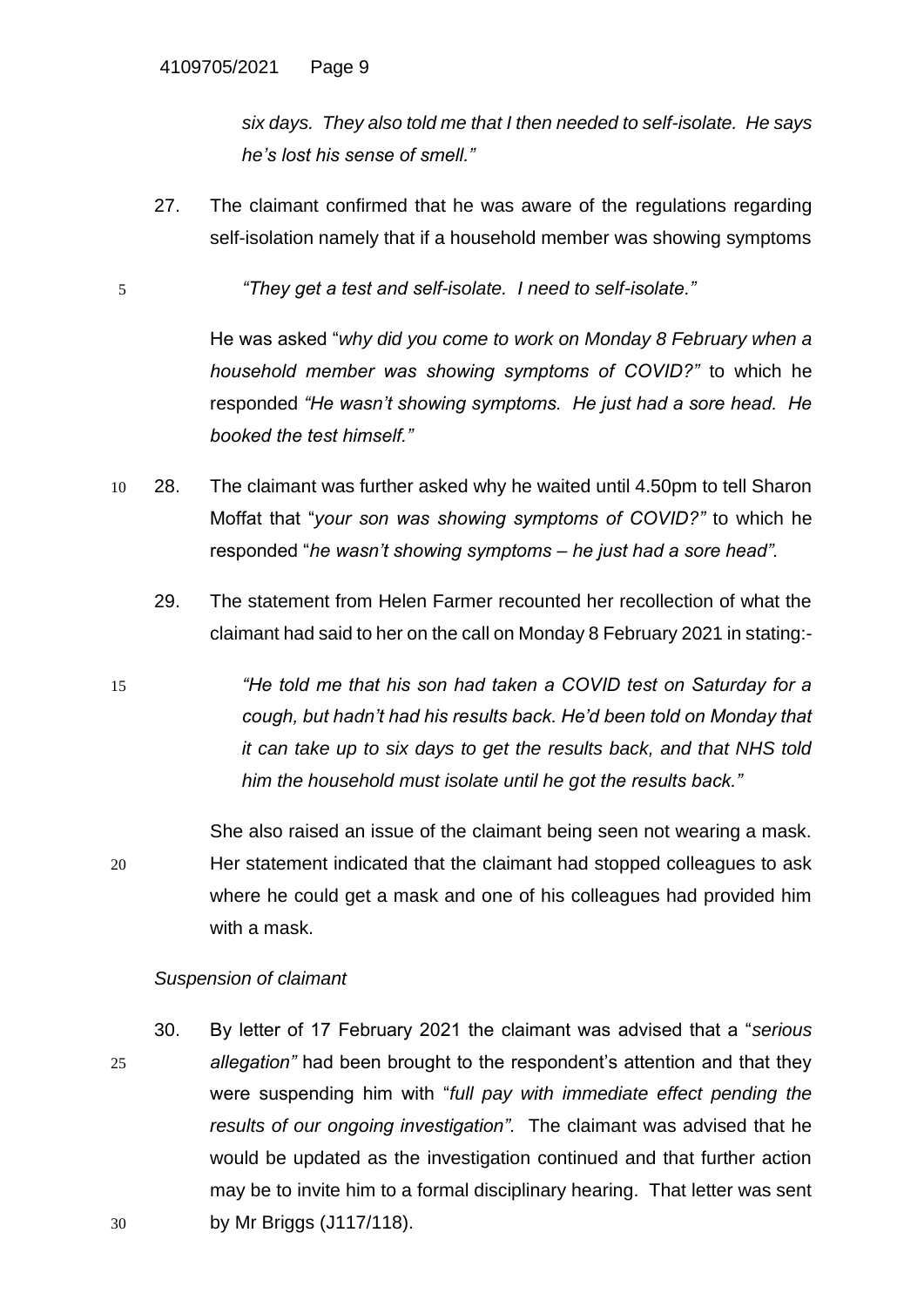#### 4109705/2021 Page 10

31. By separate letter also of 17 February 2021 Mr Briggs notified the claimant of a disciplinary hearing to take place on 23 February 2021 "*via Google Meet".* The allegations against the claimant were stated as:-

*"You committed a serious breach of health and safety processes,* 5 *specifically attending work on Monday 8 February when a household member had informed you they were displaying symptoms of COVID-19 and had booked a COVID-19 test. That household member's test result was positive for COVID-19. You also stated in your Track and Trace interview that you were always wearing a face covering on*  10 *Monday 8 February but we have evidence to the contrary."*

32. The claimant was provided with copies of the investigation notes and *"track and trace interview notes".* The claimant was advised that any written statement in advance of the hearing should be sent to Laura Grew who would chair the disciplinary hearing and that Simon Briggs "*would*  15 *also be present to take an attendance note of the hearing".* The claimant was reminded of his right to be accompanied. He was also advised the outcome could result in summary dismissal.

## *Disciplinary hearing*

- 33. The disciplinary hearing of 23 February 2021 was chaired by Laura Grew. 20 She advised that she had considered the investigation notes and made the decision to go to a disciplinary hearing albeit the letter calling the disciplinary hearing had been sent by Mr Briggs who took notes of the hearing (J121/124). The claimant was accompanied by a relative.
- 34. At that hearing the claimant advised that his son had never shown 25 symptoms of COVID prior to his attendance at work on Monday 8 February 2021. He advised that on Friday 5 February 2021 his son had said he was *"speaking to his friend on Playstation and said he needed a COVID test. I asked him why – I thought he was at it. I said he didn't have any symptoms and I wasn't taking him. Then half an hour later he said he had*  30 *booked a test and I fell out with him over that. He was at it. He said the test was on Saturday at 9.00am."*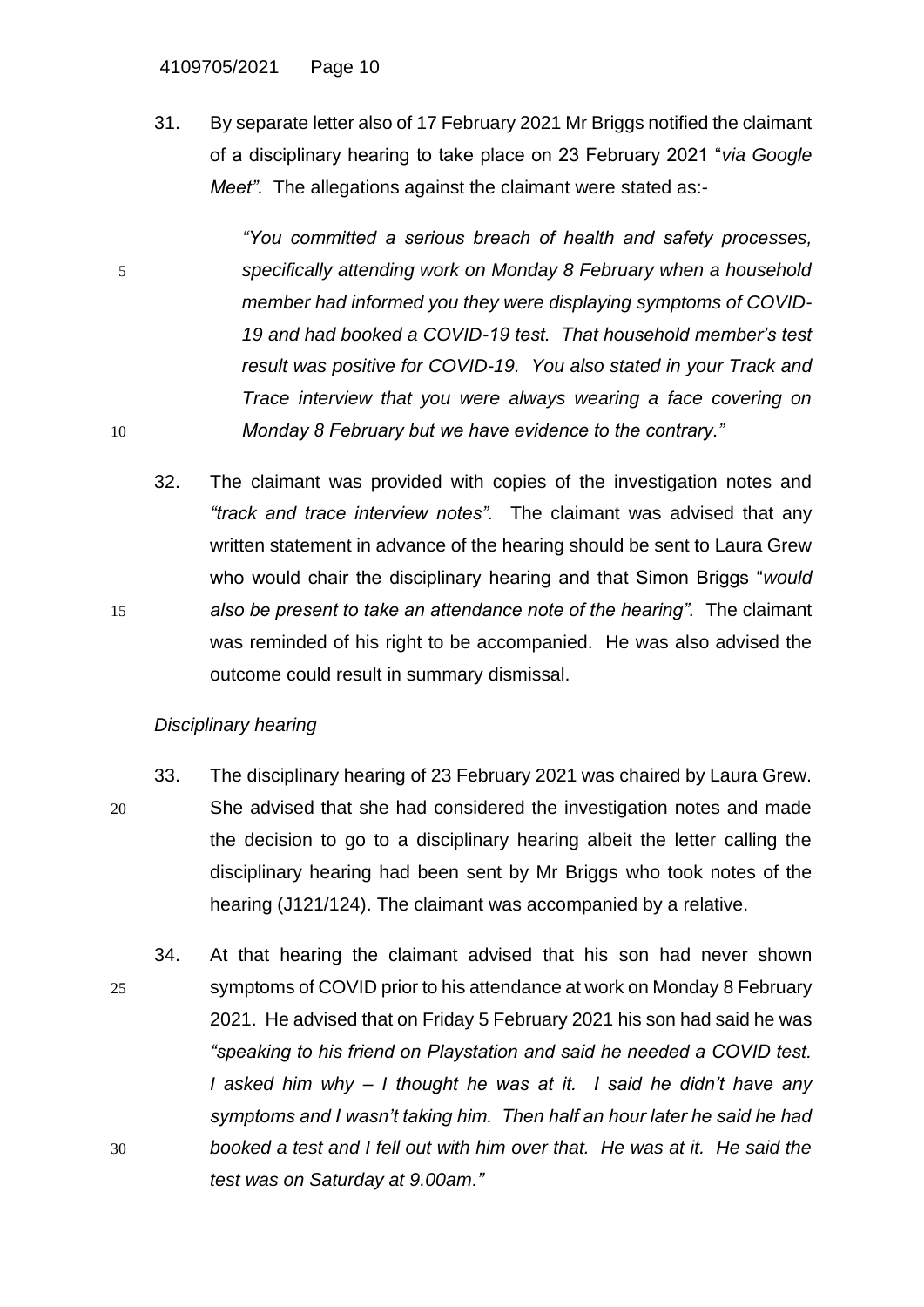4109705/2021 Page 11

- 35. He was asked if he was aware that in order to book a test *"you have to answer yes or no to a series of questions to verify you are displaying symptoms"* and responded *"he said he had a sore head. I said those weren't symptoms. I don't know what he said on the phone to them. Then*  5 *I had to take him to the test on Saturday at 09.30. He still didn't have any symptoms. I've never had any symptoms at all."* (J121)
- 36. The claimant took his son to the test centre on Saturday by car. It was a drive through centre and both remained in the car. He received no advice about self-isolation. No results came through on the Sunday. On that day 10 in terms of the disciplinary notes (J121) the claimant said to him *"there's nothing wrong with you. You've not got your results back. You don't have a temperature or a cough. He said he did have a cough. He did a mock cough and started laughing that was the Sunday. He still wasn't showing any symptoms so on the Monday I came in to work and went through the*  15 *temperature screening – that was fine. On the Monday night when I got home I asked if he had had results and he said no. I phoned up the centre and they said it might take up to six days."* At that time the test centre advised that his son needed to self-isolate and when the claimant advised that he was in the same household was told *"I needed to self-isolate too."* 20 He then phoned Helen Farmer and told her he *"needed to self-isolate."*
- 37. He was asked about his son "*displaying a cough"* and the claimant advised "*I never said he had a cough. I said he didn't have a cough. He said (mock cough) I have a cough."* He was asked about the mention of a loss of smell and said *"that was on the Monday night. He got some juice but he*  25 *couldn't smell it."* He advised that results had come on the Tuesday morning. He confirmed that he was aware of the rules regarding selfisolation *"if you or your household are showing symptoms"* and stated *"yes if they are showing symptoms".*
	- 38. It was stated:-
- 30 "*I understand you might not have believed what your son was telling you, but he booked a test answering the questions and then on the Sunday he was displaying a cough."*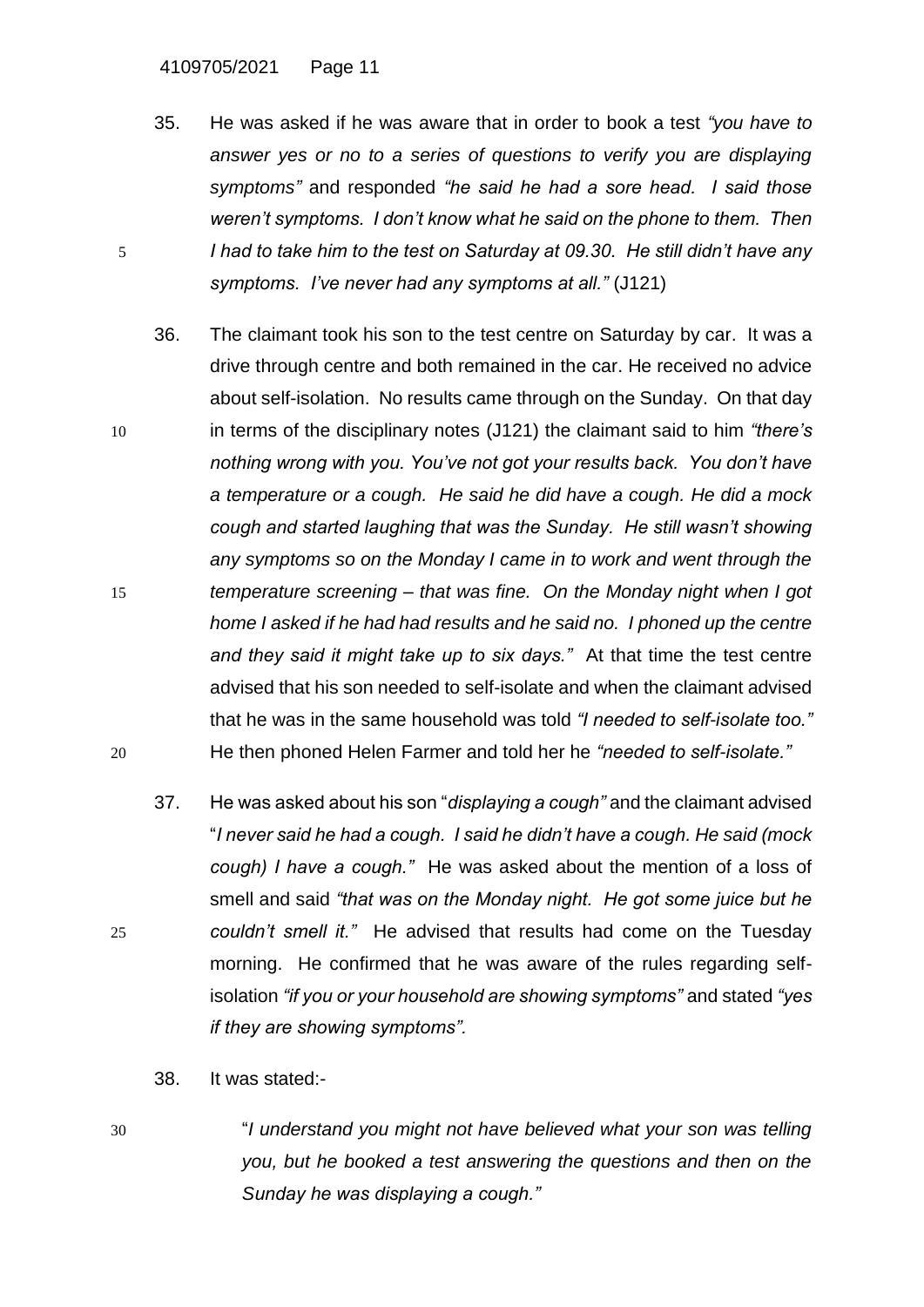#### 39. And responded:-

*"No he never displayed a cough. He did a mock cough. I gave him a row. He just wanted to get a day off work. He never had symptoms. Just a sore head."(*J122)

- 5 40. He was further asked whether *"despite he thought he might not have been telling the truth why didn't you err on the side of caution knowing he had taken a test. You could have called Sharon, Karen, Simon on Monday to get some guidance"* and responded *"in hindsight I should have done that. He was never showing symptoms"* and when asked "*so do you believe*  10 *you should have erred on the side of caution"* responded *"no he never had any symptoms."*(J122)
- 41. He explained the position regarding the wearing of a mask in that the elastic tie on the mask he was wearing had given way and he was on his way to getting a replacement and that explanation was accepted. That 15 matter was not taken any further.
	- 42. Ms Grew made a summary of matters (J124) as follows:-

*"OK – I think we've covered everything. To summarise the key points, your son was complaining of a headache on the Friday night. He booked a test for the Saturday morning. He had the test. You didn't*  20 *believe he was unwell or showing symptoms. On Sunday he displayed a cough or a mock cough as you put it. Based on this your judgment was that you should come in to work on Monday as normal. You didn't inform anyone of the fact that your son had taken the test. You contacted NHS on the Monday and was then told to isolate. This is*  25 *when you told Helen Farmer. Then on Tuesday you got confirmation your son was positive."* 

which summary was agreed by the claimant. (J124)

- 43. It was agreed by Ms Grew:-
- (i) That a headache was not a symptom of COVID within the 30 guidance.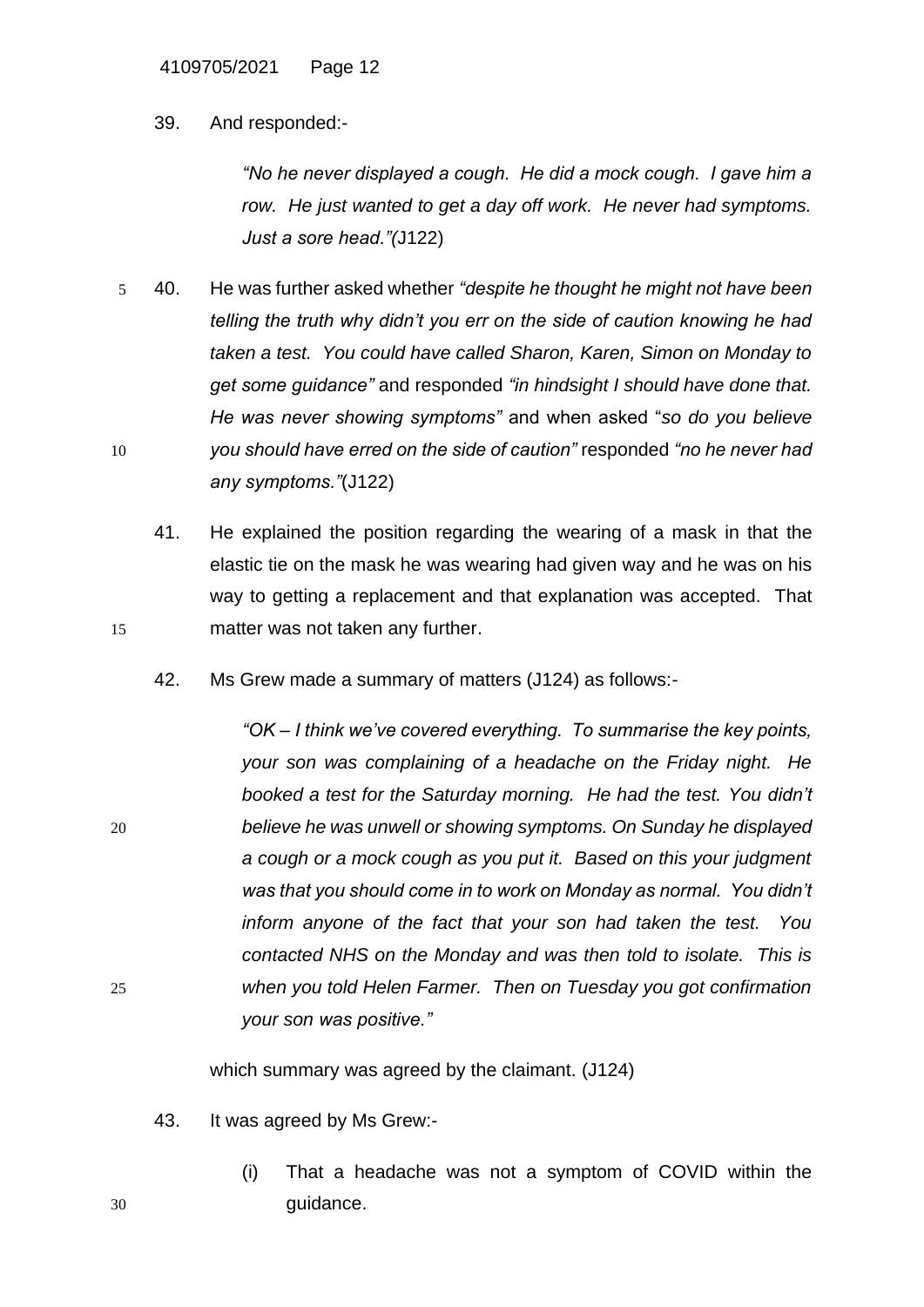- (ii) That Helen Farmer's account of matters did not refer to a continuous cough.
- (iii) That there was no evidence that the claimant's son had a '*new continuous cough'* or met the definition within the NHS leaflet 5 (J99) meaning '*coughing a lot for more than an hour, or three or more coughing episodes in 24 hours …'* That *'potentially'* she would require to have that information before dismissal or should have investigated if not had that information.
- (iv) That the claimant was clear in stating that his son had coughed 10 '*once on Sunday'* which was described by the claimant as a '*mock cough'* and she was clear there was a '*one-off cough on Sunday'.*
- (v) That she relied on the claimant's son booking a test for her belief that he must have displayed symptoms as she believed that he 15 would not have been able to book a test without advising that he was displaying symptoms. She accepted that the claimant was not privy to what the son may have advised the test centre.
	- (vi) She accepted that there was a class of person who may go for a test (for example close contacts) without having symptoms.
- 20 44. The claimant's position was that at the disciplinary hearing Mr Briggs intervened on a number of occasions and towards the end of the meeting Mr Briggs became frustrated and intervened to say *"wait a minute did Jayden not have COVID?".* The claimant did not understand the relevance given that he did not know when he attended work on 8 February 2021 25 that his son had tested positive. Mr Briggs did not give evidence albeit the respondent was aware from the written statement provided to them in advance of the hearing that such allegation was made. Ms Grew had no recollection of the intervention. I did find that the claimant to be credible on these matters and accepted that intervention was made by Mr Briggs 30 as described by the claimant.

## *Dismissal of claimant*

45. By letter of 25 February 2021 the claimant was dismissed without notice with effect from that date (J125). It was stated within the letter that having put specific facts to the claimant at the disciplinary hearing *"it was decided*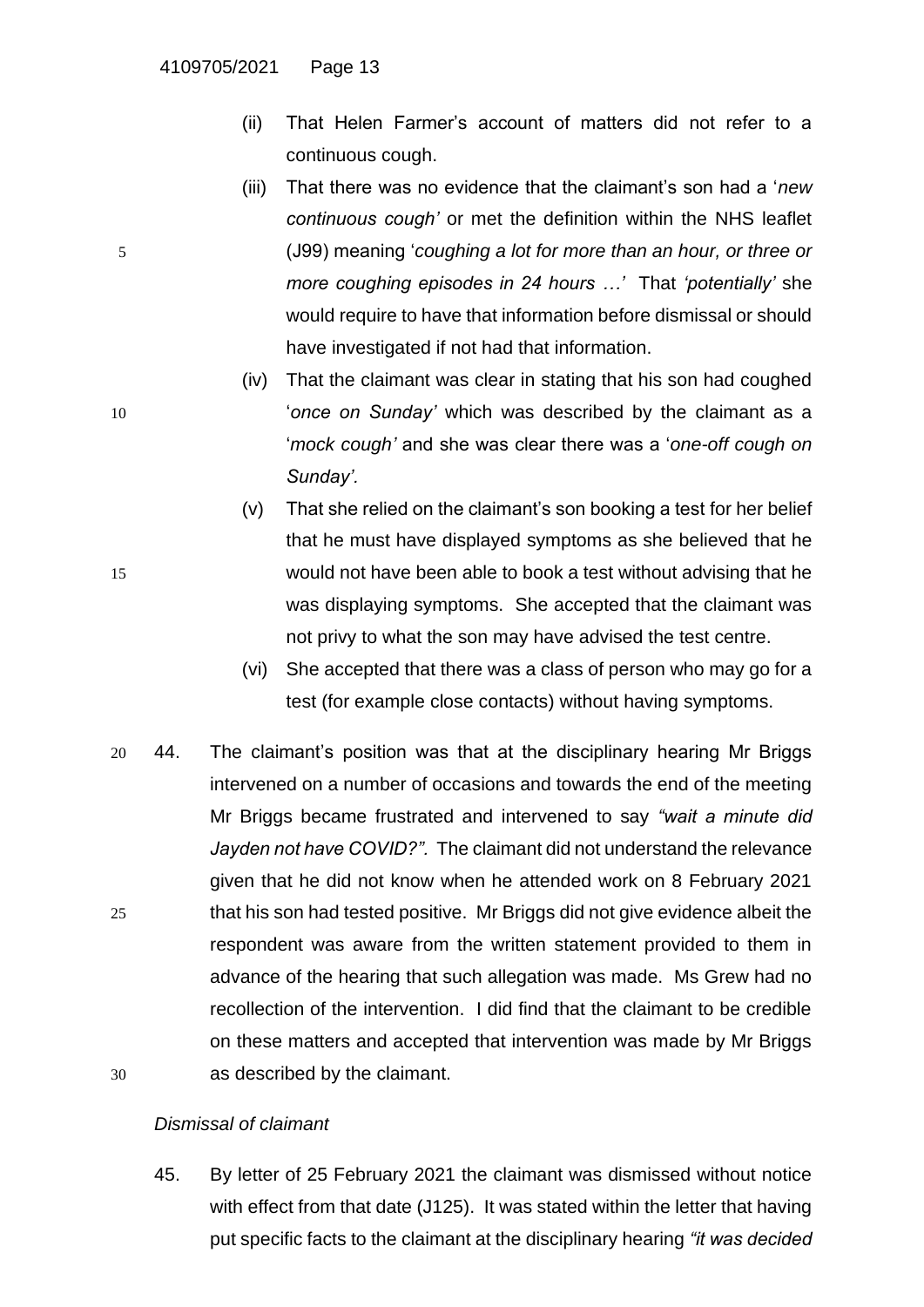*that your explanation was not acceptable"* and that the respondent was not able to find any "*sufficiently mitigating circumstances"* to do other than dismiss the claimant. It was sated that the gravity of the misconduct was such that the "*company believes the truth and confidence placed in you*  5 *as its employee has been completely undermined".* The unacceptable conduct was stated to be:-

- *"● You knowingly breached company and Government guidelines regarding self isolation when a household member shows symptoms of COVID-19, specifically by coming in to work on*  10 *Monday 8 February. Your son had notified you he was experiencing symptoms on the prior weekend and you took him to get a COVID test on Saturday 6 February. He was notified of a COVID-19 positive test result on Tuesday 9 February.*
- *During the hearing you made it clear that you understood the*  15 *company and Government guidelines yet stated that you did not put any of your colleagues at risk by your actions. I believe this action to be reckless and a serious breach of health and safety."*

## *Appeal*

- 46. The claimant exercised his right of appeal by email of 2 March 202. He 20 was advised by letter of 3 March 2021 (J131) that the appeal would be heard by Lucas Avery; that he could submit a written statement in advance; and that he was entitled to be accompanied at the hearing. The date of the appeal hearing was set for 11 March 2021. At this time the claimant attended with his sister. Wendy Ellen of the respondent attended 25 to take notes.
- 47. Mr Avery advised that he had received the email exchanges between Simon Briggs and others of 8 February (J102/103). He advised that the appeal was not a complete re-hearing of the matter but a *"review of the fairness of the original decision in light of the procedure that was followed*  30 *and any new information that may have come to light"* under the options within the disciplinary procedure (J74).
	- 48. The appeal notes (J133/136) were agreed as an accurate account of the meeting. The claimant reiterated that his son had no symptoms of Covid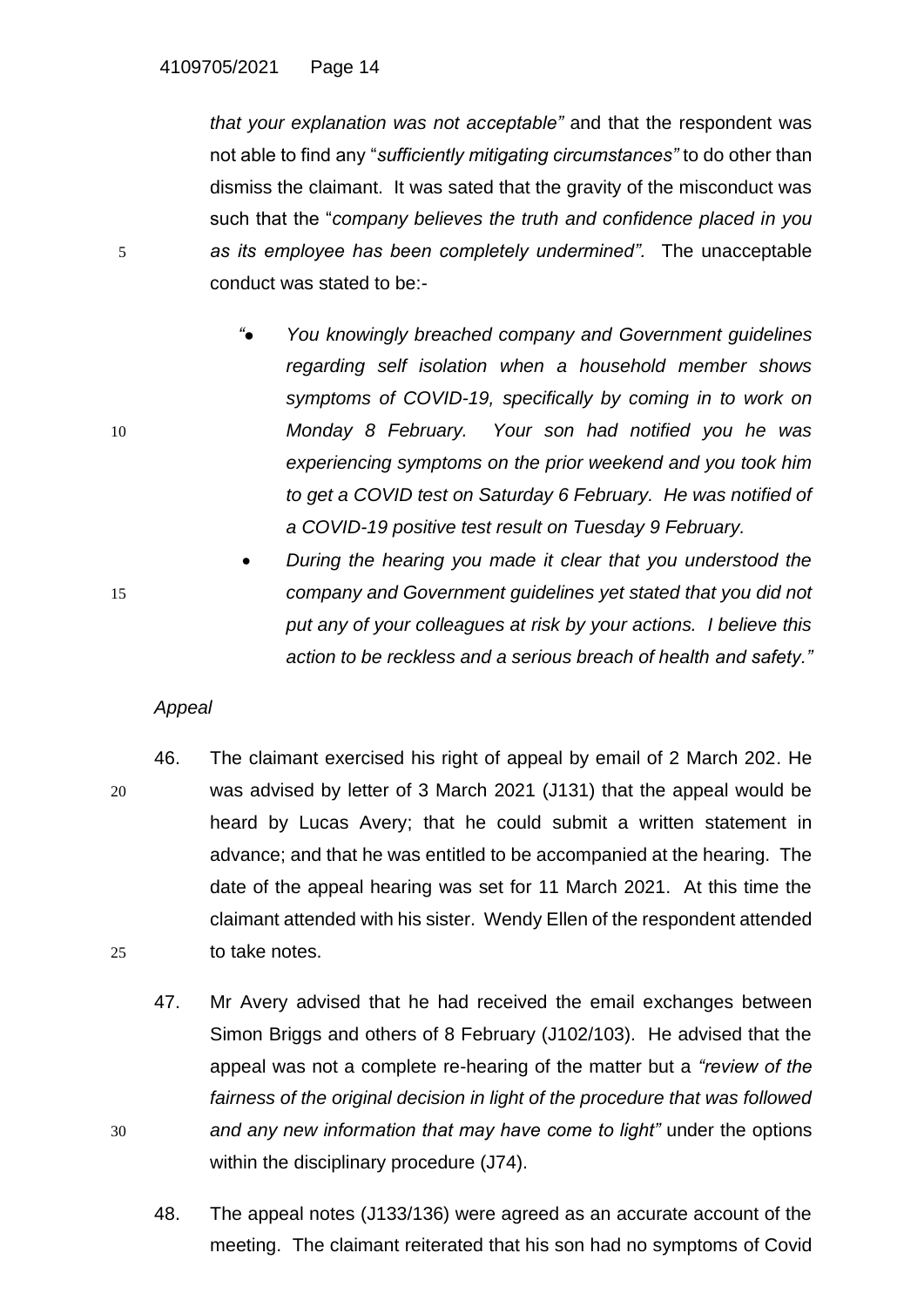and he would not have come into work had he displayed such symptoms over the weekend 6/7 February 2021. The only cough his son gave was a "mock cough" as a response to claimant had stating that he did not have a cough. The claimant again reiterated that he did not know what his son 5 had been asked by the test centre and had no knowledge of what his son had told the test centre when booking a test.

49. The claimant advised that he would never "*knowingly come into work with symptoms – and my son didn't have symptoms"* and that there was "*no deliberate act"* and his *"genuine belief was that I didn't think I had done*  10 *anything wrong".* The claimant wished dismissal reconsidered indicating *"on the noticeboard it says don't come in if there are any symptoms in the household – I didn't have any and neither did my son. I don't feel I put anyone at risk – nothing was deliberate."* The claimant confirmed that he knew he would be paid if he had remained off work because he required 15 to self-isolate.

- 50. The claimant advised that he had taken his son to the test centre and that *"he was in the back of the car and wearing a mask with the window down".*
- 51. By letter of 15 March 2021 the claimant was advised that his appeal was not upheld. Mr Avery in his letter advised:-
- 20 *"In considering my decision I have taken into account that you knew the rules of isolation if household members develop symptoms of COVID. You were worrying enough to have chased your son's result on Monday evening and following the advice you were given on that call to isolate – although you had already attended work on Monday.*  25 *The rules on isolation while household members await test results – whether you think they will be positive or not – are that you must isolate yourself. This is our company rule, but it is also the government rules. Your son did indeed test positive and got the result on the Tuesday. You did not ask for any advice from any supervisor or manager. You*  30 *also knew that you would be paid if you had isolated yourself from day one."*
	- 52. Mr Avery emphasised the potential danger in coming in to work to others. He advised that he had taken into account the claimant's long service and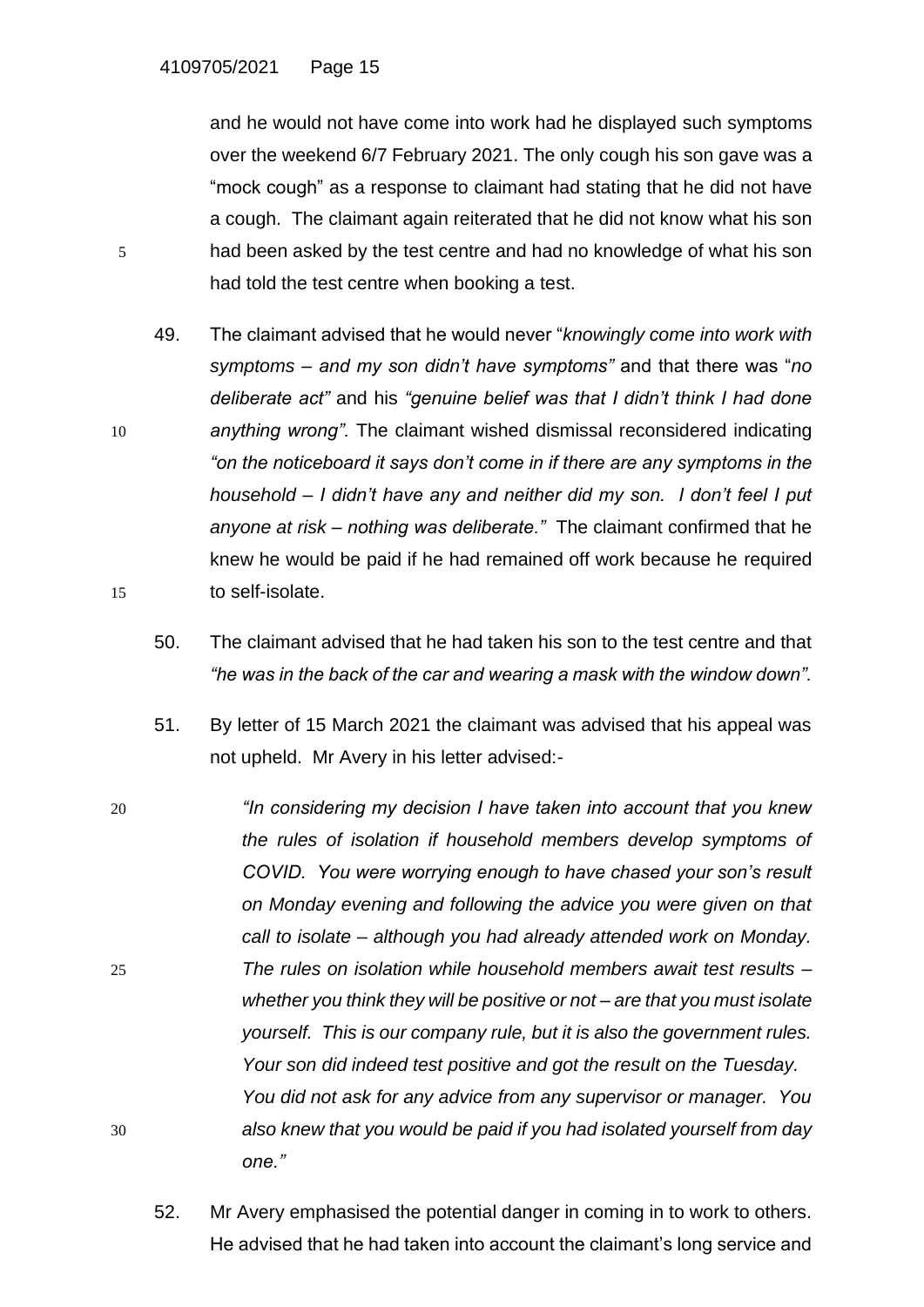clean disciplinary record and that if the claimant was *"not sure of the right course of action all he had to do was call a member of the team to ask for advice and they would have told you to stay home."*

- 53. The position of Mr Avery was that he considered that the claimant was 5 seeking to cover up for a mistake he had made in coming in to work. He did *"not believe that he (the claimant) did not believe son did not have symptoms"* of COVID. He *"took it that (the claimant's) son had symptoms and (the claimant) needed to isolate"* and *"believed son had symptoms".*  He placed reliance on the fact that his son had booked a test and would 10 not have been able to obtain a test unless he had said he had symptoms; that the claimant had taken his son to the test centre with his son in the back of the car wearing a mask with the window open; and that test had proved positive.
- 54. Mr Avery agreed that there was no guidance from the Scottish 15 Government or the company to indicate that an individual required to isolate if awaiting the result of a test. The important thing was symptoms.
- 55. The claimant's position in evidence on travel to the test centre was that he considered his son was not displaying symptoms and that he only wanted a day off work on the Saturday. In order to *"teach him a lesson"* he 20 indicated that he would "*do this properly"* and made him as uncomfortable in the car journey as possible by having him sitting in the back with a mask and the windows open.

## *Events since termination*

- 56. The claimant had produced a schedule of loss (J162). It was agreed that 25 his gross weekly wage with the respondent at date of termination amounted to £484.69 with the net amount £375.11. With the addition of a weekly dental and medical benefit the net weekly wage totalled £382.68. A weekly pension contribution was made by the respondent of £29.08.
- 57. Immediately after dismissal the claimant became unwell. He frequently 30 broke down in front of others and lost sleep and concentration. He became concerned about his mental health. He had a telephone consultation with his GP on 24 February and 4 March 2021 wherein "anxiety" was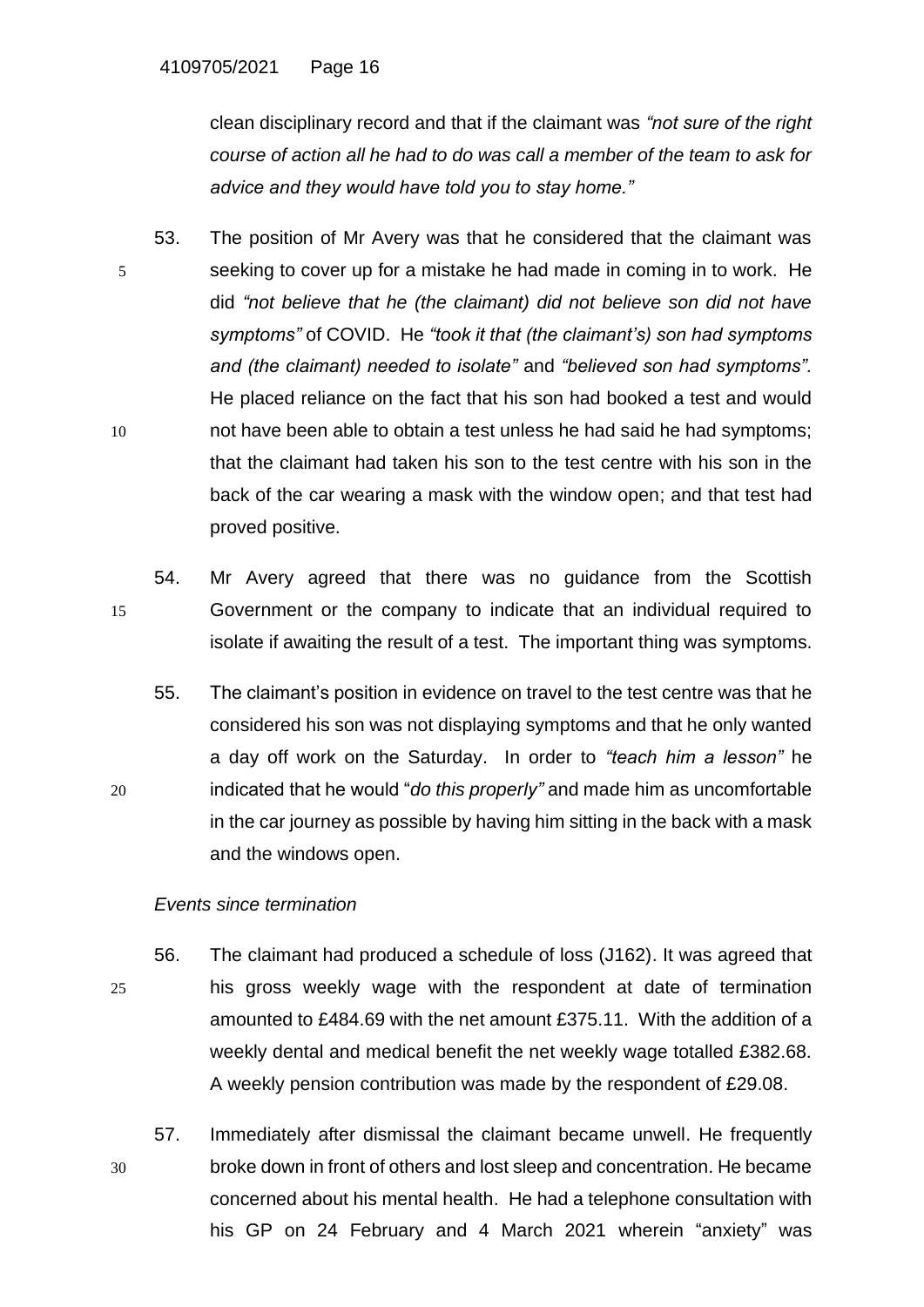diagnosed. He was prescribed Propranalol. Some advice was given as to how to deal with the anxiety and Statements of Fitness for Work dated 4 March 2021 and 5 April 2021 certified that the claimant was unfit for work to end April 2021 (medical report at J143 and statements J139/140). In 5 May 2021 he obtained temporary work with a bottling company and in the period 1-18 May 2021 earned £820.94 net (J154/157). He required to stop work due to continuing and worsening anxiety issues. He was then in receipt of further Statements of Fitness for Work in the period between 1 June 2021 and the date of hearing (J141/142 and statement produced 10 at hearing).

- 58. He states he is still unable to face people as he feels embarrassed that he has been dismissed and continues to break down in front of family and friends, remains concerned for his mental health, and concentration is poor which affects interviewing procedure. He continues to take 15 medication daily.
- 59. He made application for work until mid July 2021 (J158/160). He considered that he may be able to seek return to work *"in a month or so".* He considered that the job market was good with his skills as a fork lift operator and that he could command around the same rate of pay as with 20 the respondent.

## **Submissions**

60. I was grateful for the full submissions made. No disrespect is intended in making a summary.

# *For the respondent*

- 25 61. The well-known test in *"Burchell"* had been passed by the respondent in this case who believed that the claimant had been guilty of gross misconduct; they had reasonable grounds upon which to base that belief and had carried out as much investigation as was necessary. The Tribunal could not substitute their own view and dismissal was within the 30 band of reasonable responses.
	- 62. There was no dispute that the claimant was aware of the rules and guidance on self-isolation. He had told Helen Farmer that his son had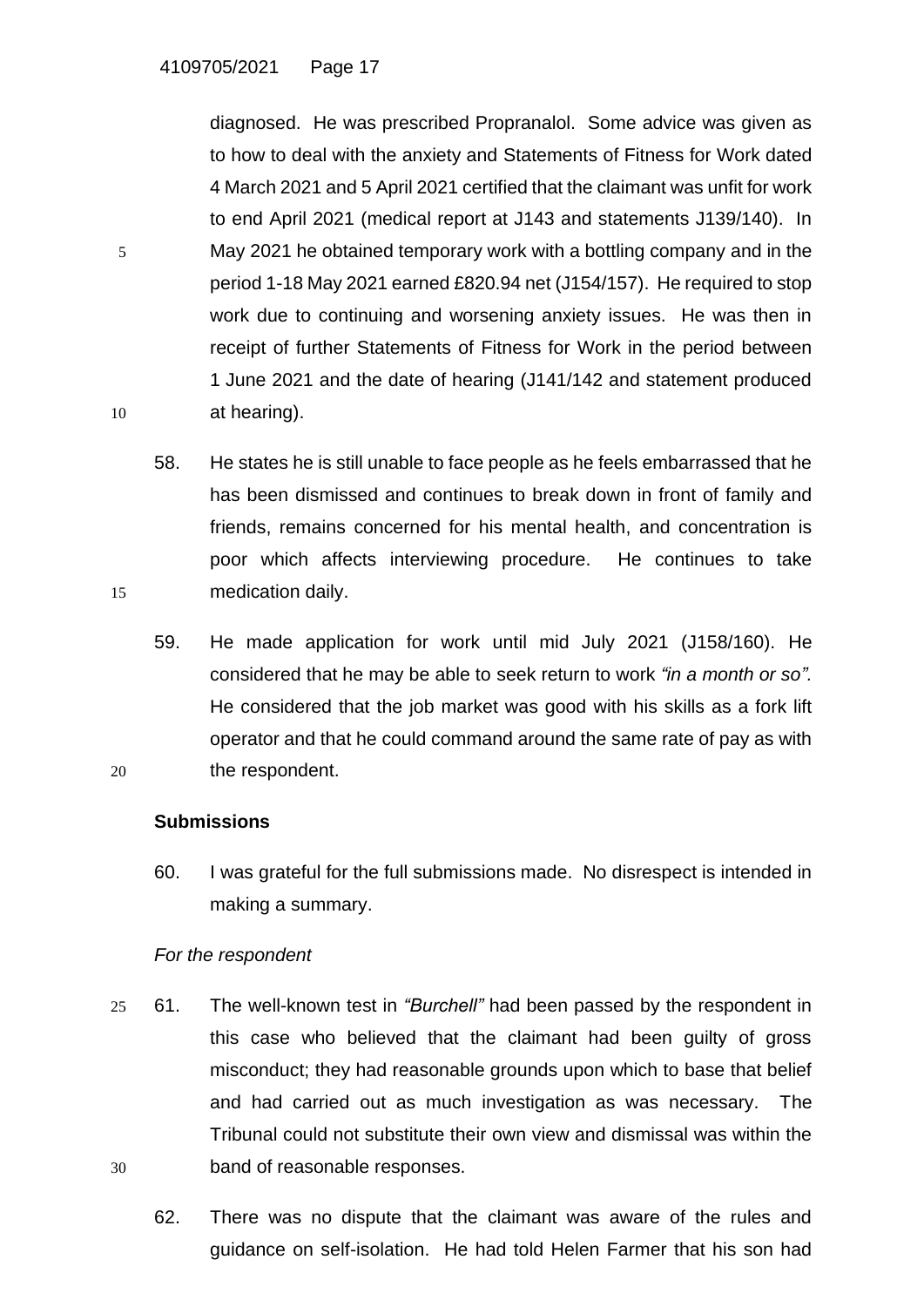gone for a test for a cough. This was not described by her as a mock cough in the email (J109) and it was only a matter disclosed at the disciplinary hearing.

- 63. The claimant had chased up the result of the COVID test and it was 5 reasonable for the respondent to believe that he was aware of his son's symptoms.
- 64. Appropriate investigation had been conducted with any potential witness; there had been ample opportunity given to the claimant to explain his case. In the whole circumstances the respondent was entitled to consider 10 that the claimant's son had been displaying symptoms which was a reason for his attendance at the test. There was no mention of the claimant wishing to teach his son a lesson in the way he had taken him to the test in the car. That had not been raised when the matter came up in at appeal.
- 65. There was nothing in the appeal to suggest there was any difference in 15 the circumstances from the disciplinary hearing and so the appeal was not upheld.
- 66. Neither was there any basis for suggesting improper influence from Mr Briggs in HR. He did not overstep his role as distinct from the circumstances in *Ramphal v Department of Transport*  20 *UKEAT/0352/14/DA*.
	- 67. The decision on dismissal was taken by Ms Grew and on appeal by Mr Avery without intervention.
- 68. The whole claim should be dismissed including that of wrongful dismissal. The claimant had knowingly breached the rules when his son was showing 25 symptoms of COVID and had repudiated the contract by that conduct.
	- 69. In the event that the dismissal was found to be procedurally unfair it was submitted that under *Polkey* there should be a reduction to the basic and compensatory award to nil. A clear breach of health and safety had been committed with the worse outcome being death.
- 30 70. Also in the event that the unfair dismissal claim succeeded there should be a reduction in compensatory award for contributory fault.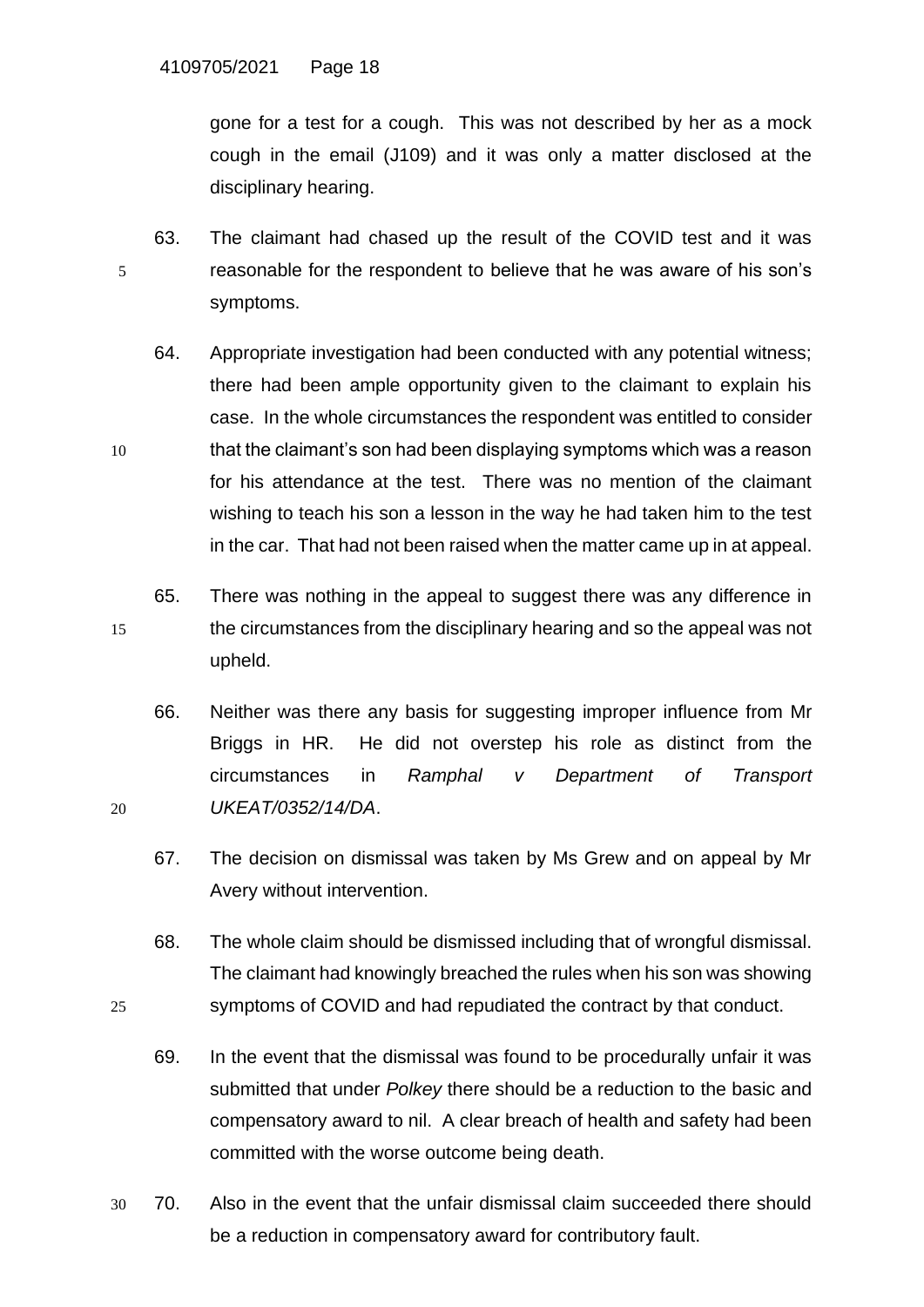- 71. Also it was submitted that the claimant had failed to mitigate his loss. The schedule of loss was considered excessive in that there had been ample opportunity for the claimant to seek and obtain employment in a buoyant job market.
- 5 *For the claimant*
	- 72. It was contended for the claimant that the decision to find the claimant guilty of misconduct was irrational or separately one which no reasonable employer could have arrived at standing the concession made by the respondent's witnesses regarding the "symptoms" of the claimant's son.
- 10 73. In any event if there was misconduct it lacked the character of gross misconduct because it was neither intentional nor gross negligence.
	- 74. To the extent that the respondent could conclude a breach of policy was deliberate no reasonable employer could have reached that view in the circumstances.
- 15 75. Further, the dismissal was unfair given the involvement of Simon Briggs throughout the proceedings; his prejudgment of the claimant's conduct; and availability of those views to dismissal and appeal managers.
- 76. Separately it was contended that the dismissal was procedurally unfair as the claimant had not been notified that he was being accused of 20 deliberately breaching policy/procedure and there was a failure to identify and or produce that policy/procedure.
- 77. The claimant had been consistent about his account of matters. Reliance was being placed on the brief email from Ms Farmer (J109). That email was an account of a very brief conversation with the claimant and by that 25 stage the claimant had been aware of the one "mock cough" and Ms Farmer may have misunderstood the position. In any event there was no account there of any continuous cough.
- 78. It was submitted there was a real difficulty in identifying the reason for dismissal in this case. The disciplinary invite, dismissal and appeal 30 outcome letters all set out different assertions. From the evidence, it would appear the reason for dismissal was the claimant's alleged failure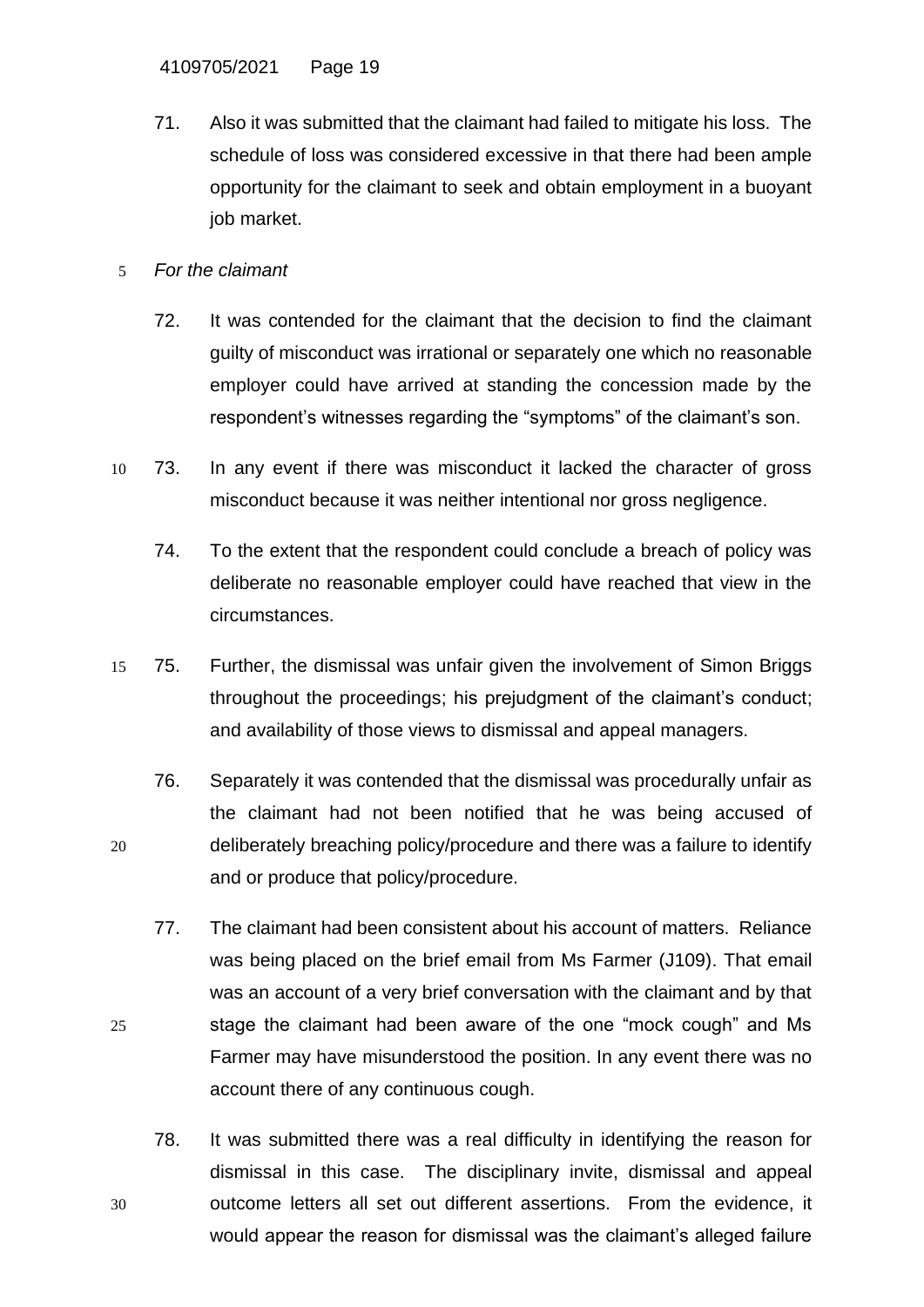to follow the Scottish Government's self-isolation guidance (J82/83) by failing to self-isolate following his son displaying apparent COVID symptoms on Sunday 7 February 2021. The purported symptoms were on the evidence the one-off "mock cough". On that basis the case fell. A 5 COVD symptom was a continuous cough. The NHS had described a meaning to that (J99). Both the respondent's witnesses accepted that there was no evidence of a continuous cough.

- 79. In realisation of that position Ms Grew suggested that the headache was a COVID symptom but then retracted. Mr Avery made various claims 10 about the duty to self-isolate by virtue of the claimant's son awaiting test results as suggested in his letter dismissing the appeal. However there was no such stricture in government policy or put forward as a policy by the respondent.
- 80. The reason given for the dismissal could not be potentially fair if it is 15 misconceived in principle. On the evidence the claimant's son did not have a qualifying COVID symptom and so the claimant was never under a duty to self-isolate.
- 81. In any event the decision was unfair on its substantial merits. The conduct in question was not capable of amounting to gross misconduct (*Sandwell*  20 *and West Birmingham Hospital NHS Trust v Westwood [2009] UKEAT/0032/09 at paragraph 109*). In general terms gross misconduct must either be intentional wrongdoing or gross negligence. The evidence did not support that position. At best the purported breach was a consequence of an interpretation the claimant placed upon his son's 25 cough as being a "mock cough" and therefore not a qualifying symptom. Even if mistaken that was a genuinely held belief and nothing in the guidance dealt with that situation.
- 82. It would seem that Laura Grew took the word "knowingly" to refer to the claimant being aware of the guidance rather than that he knew his actings 30 were in breach of that guidance. If that were the case then it undermined the case of gross misconduct.
	- 83. The involvement of Simon Briggs was a procedural irregularity in him being involved in both investigatory and disciplinary stages. He expressed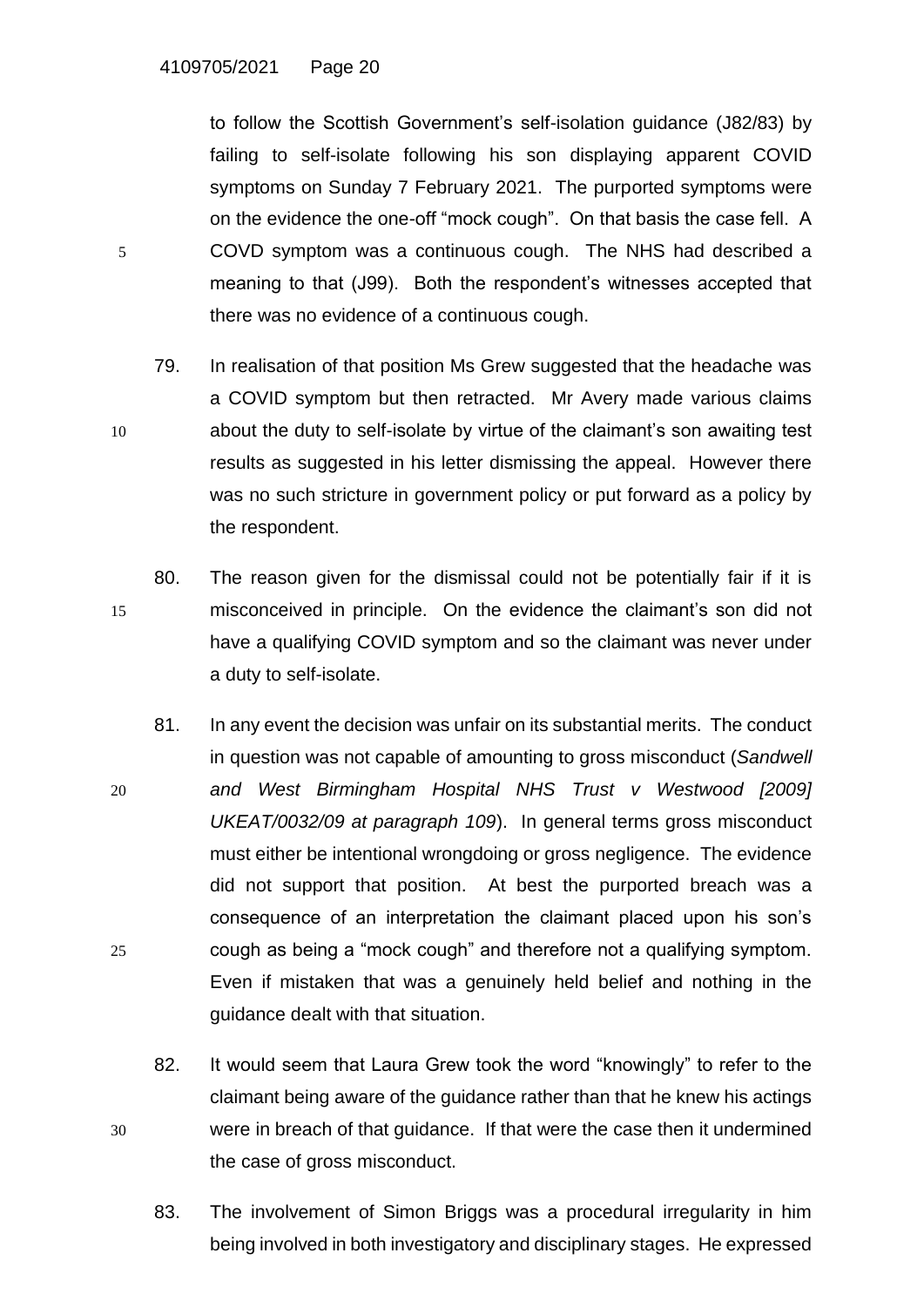a clear view of the claimant's conduct prior to any investigation. He then attended the disciplinary hearing and according to the claimant's evidence participated. Investigation and disciplinary should be carried out by different persons unless impractical. It was not impractical in this case.

- 5 84. It was also a concern that there was no precision in the case against the claimant (*Boyd v Renfrewshire Council [2008] SCLR 578 and Strouthos v London Underground Ltd [2005] IRLR 636*). The invitation letter to disciplinary hearing set out the allegations in a different way than in the dismissal letter. The dismissal letter for the first time introduced an 10 allegation that the claimant *"knowingly breached COVID guidelines".*  There was no fair notice that the complaint was that he "*knowingly"* breached guidance. Neither was the guidance produced.
- 85. The case of wrongful dismissal should also be upheld. The issue was whether or not the conduct would "*poison the relationship"* as a deliberate 15 act or "*be grave and weighty"* if gross negligence.
- 86. On mitigation the claimant could not be criticised for seeking to return early to work in May 2021 when he could have simply relied upon his doctor's certification of unfitness. Effectively the claimant was signed off until the end of October 2021. Criticism of the number of job applications was a 20 red herring as a failure to mitigate cannot arise where an individual is certified as unfit for work by a medical practitioner. The onus is on a respondent to substantiate a failure to mitigate and no evidence had been produced in that respect.
- 87. So far as contributory fault was concerned it was submitted the issue was 25 circular as it depended upon blameworthy conduct in the first instance. If the Tribunal considered that the conduct in question was misconceived no question of contributory fault could arise. If the Tribunal concluded the claimant did breach policy/procedure but nevertheless this was a genuine misunderstanding then that is not conduct which is sufficiently 30 blameworthy to give rise to contributory fault.
	- 88. It was also submitted that in the claim of wrongful dismissal "long notice" was a reasonable remedy given the length of service of the claimant.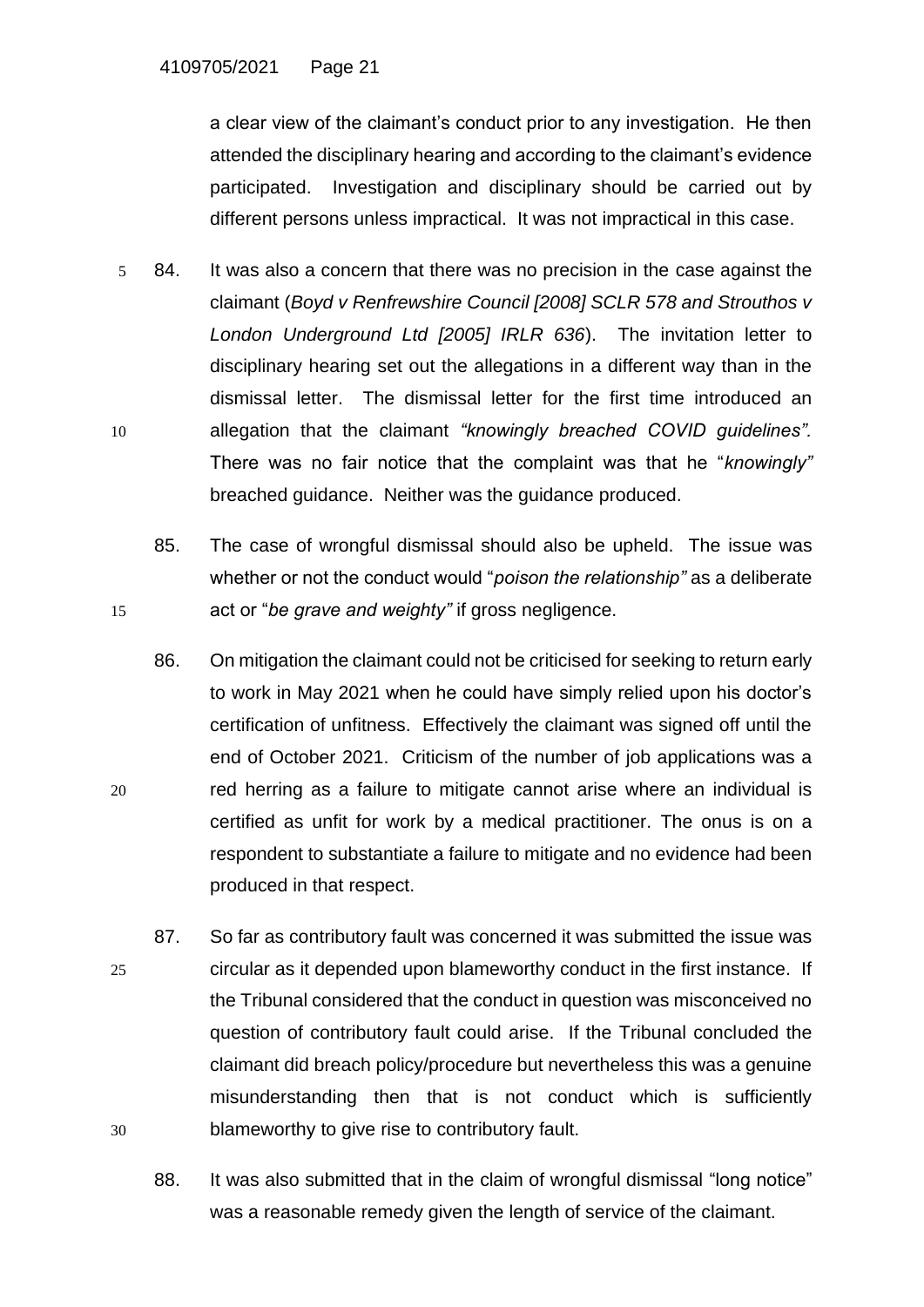#### **Discussion**

#### **Relevant Law**

- 89. In the submissions made there was no dispute on the law and the tests that should be applied. Reference was made to Section 98 of the 5 Employment Rights Act 1996 (ERA) which sets out how a Tribunal should approach the question of whether a dismissal is fair. There are two stages, namely, (1) the employer must show the reason for the dismissal and that it is one of the potentially fair reasons set out in Section 98 (1) and (2) of ERA; and (2) if the employer is successful at the first stage, the 10 Tribunal must then determine whether the dismissal was unfair or fair under Section 98 (4). As is well known, the determination of that question:
- *"(a) depends on whether in the circumstances (including the size and administrative resources of the employer's undertaking) the employer acted reasonably or unreasonably in treated it as a*  15 *sufficient reason for dismissing the employee and;*
	- *(b) shall be determined in accordance with equity and the substantial merits of the case."*
- 90. Of the six potentially fair reasons for dismissal set out at Section 98 of ERA one is a reason related to the conduct of the employee and it is this 20 reason which is relied upon by the respondent in this case.
- 91. The employer does not have to prove that it actually did justify the dismissal because that is a matter for the Tribunal to assess when considering the question of reasonableness. A *"reason for dismissal*" has been described as a "*set of facts known to the employer or it may be of*  25 *beliefs held by him which cause him to dismiss the employee*" – *Abernethy v Mott Hay and Anderson [1974] ICR 323*.
- 92. Once a potentially fair reason for dismissal is shown then the Tribunal must be satisfied that in all the circumstances the employer was actually justified in dismissing for that reason. In this regard, there is no burden of 30 proof on either party and the issue of whether the dismissal was reasonable is a neutral one for the Tribunal to decide.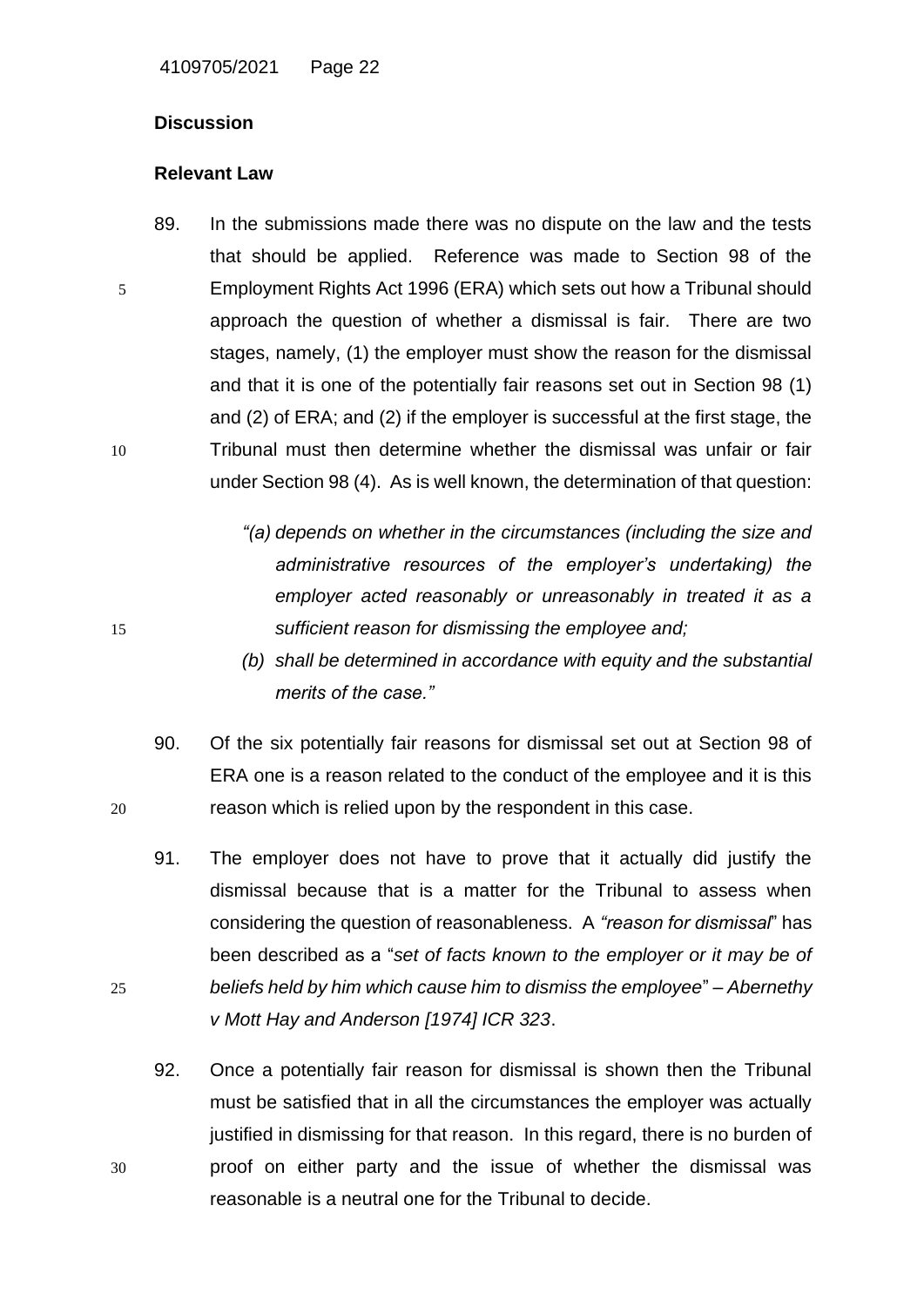#### 4109705/2021 Page 23

- 93. In a case where misconduct is relied upon as a reason for dismissal then it is necessary to bear in mind the test set out by the EAT in *British Home Stores v Burchell [1978] IRLR 379* with regard to the approach to be taken in considering the terms of Section 98 (4) of ERA:
- 5 *"What the Tribunal have to decide every time is broadly expressed, whether the employer who discharged the employee on the ground of misconduct in question (usually, though not necessarily dishonest conduct) entertained a reasonable suspicion amounting to a belief in the guilt of the employee of that misconduct at that time. That is really*  10 *stating and compendiously what is in fact more than one element. First of all, there must be established by the employer the fact of that belief, that the employers did believe it. Secondly, that the employer had in his mind reasonable grounds upon which to sustain that belief. Thirdly, we think that the employer at the stage at which he formed*  15 *that belief on those grounds at any rate at the final stage at which he formed that belief on those grounds, had carried out as much investigation into the matter as was reasonable in all the circumstances of the case. It is the employer who manages to discharge the onus of demonstrating these three matters we think who*  20 *must not be examined further. It is not relevant as we think that the Tribunal would itself have shared that view that view in those circumstances."*
- 94. The foregoing classic guidance has stood the test of time and was endorsed and helpfully summarised by Mummery LJ in *London*  25 *Ambulance Service NHS Trust v Small [2009] IRLR 536* where he said that the essential terms of enquiry for Employment Tribunals in such cases are whether in all the circumstances the employer carried out a reasonable investigation and at the time of dismissal genuinely believed on reasonable grounds that the employee was guilty of misconduct. In that 30 respect the Tribunal should be mindful that it should not put themselves in the position of the employer and consider what it would have done but determine the matter in the way in which a reasonable employer in those circumstances in that line of business would have behaved.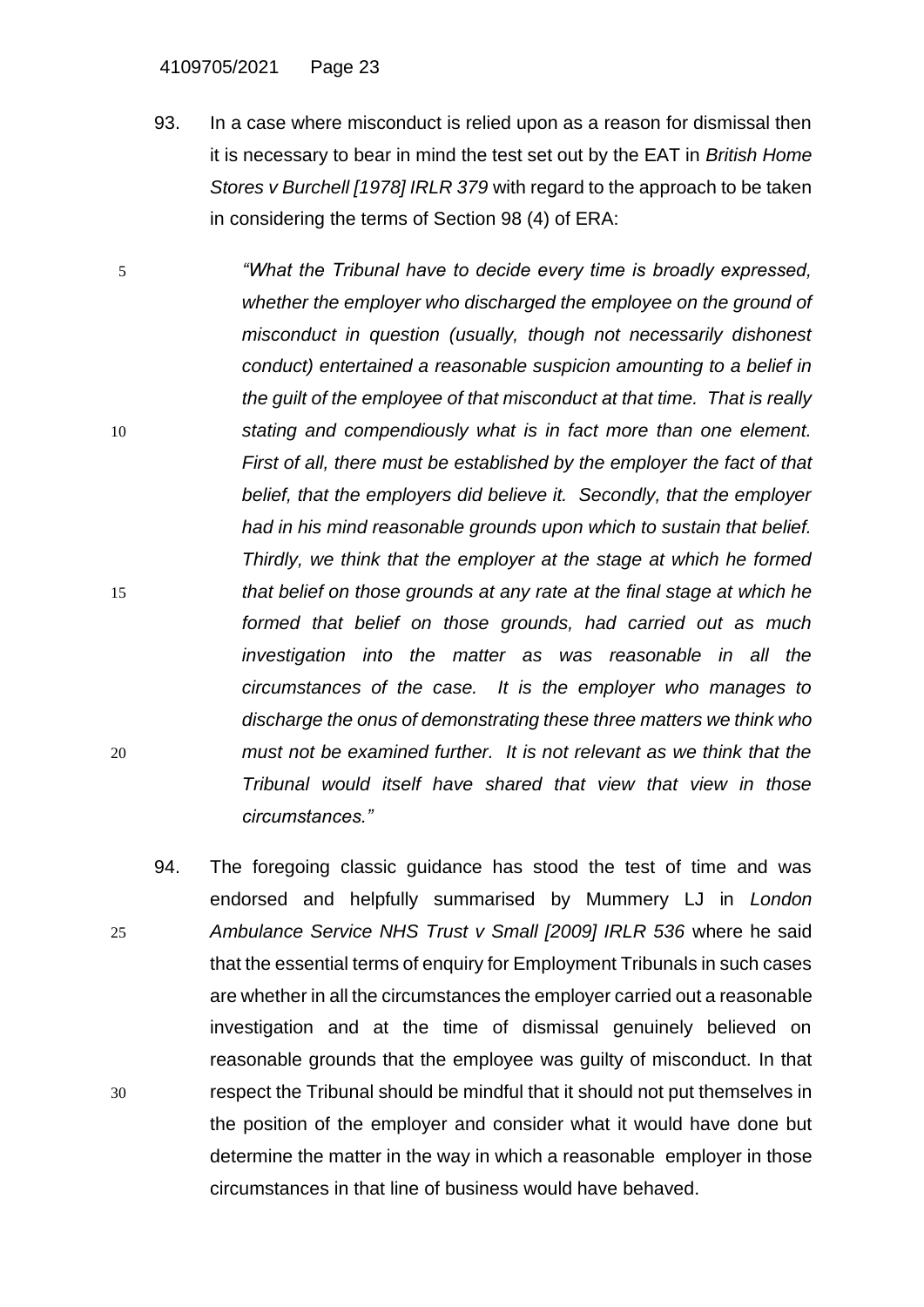- 95. If satisfied on the employer's fair conduct of a dismissal in those respects, the Tribunal then has to decide whether the dismissal of the employee was a reasonable response to the misconduct. The Tribunal requires to be mindful of the fact that it must not substitute its own decision for that of 5 the employer in this respect. Rather it must decide whether the employer's response fell within the range or band of reasonable responses open to a reasonable employer in the circumstances of the case (*Iceland Frozen Foods Limited v Jones [1982] IRLR 439*). In practice this means that in a given set of circumstances one employer may decide that dismissal is the 10 appropriate response, while another employer may decide in the same circumstances that a lesser penalty is appropriate. Both of these decisions may be responses which fall within the band of reasonable responses in the circumstances of a case.
- 96. Additionally, a Tribunal must not substitute their decision as to what was 15 a right course to adopt for that of the employer not only in respect of the decision to dismiss but also in relation to the investigative process. The Tribunal are not conducting a re-hearing of the merits or an appeal against the decision to dismiss. The focus must therefore be on what the employers did and whether what they decided following an adequate 20 investigation fell within the band of reasonable responses which a reasonable employer might have adopted. The Tribunal should not "*descend into the arena*" – *Rhonda Cyon Taff County Borough Council v Close [2008] ICR 1283*.
- 97. Also in determining the reasonableness of an employer's decision to 25 dismiss the Tribunal may only take account of those facts that were known to the employer at the time of the dismissal – *W Devis and Sons Limited v Atkins [1977] ICR 662.*
- 98. Both the ACAS Code of Practice on disciplinary and grievance issues as well as an employer's own internal policies and procedures would be 30 considered by a Tribunal in considering the fairness of a dismissal. Again however when assessing whether a reasonable procedure had been adopted Tribunals should use the range of reasonable responses test – *J Sainsbury's Plc v hit [2003] ICR 111.*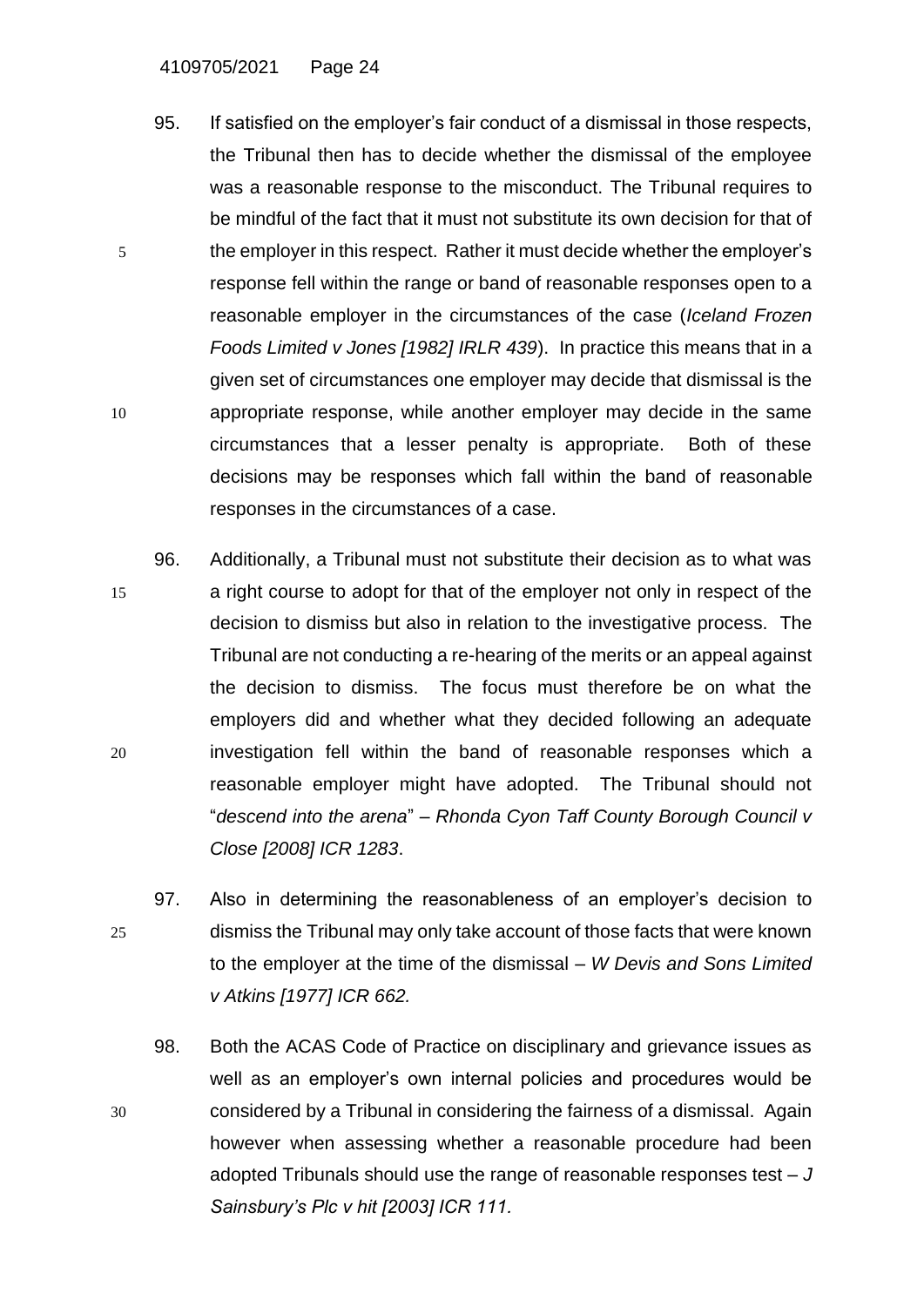99. Single breaches of a company rules may find a fair dismissal. This was the case in *The Post Office t/a Royal Mail v Gallagher EAT/21/99* where an employee was dismissed for a first offence after 12 years of blameless conduct and the dismissal held to be fair. Also in *A H Pharmaceuticals v*  5 *Carmichael EAT/0325/03* the employee was found to have been fairly dismissed for breaching company rules and leaving drugs in his delivery van overnight. The EAT commented:

*"In any particular case exceptions can be imagined where for example the penalty for dismissal might not be imposed, but equally in our*  10 *judgment, where a breach of a necessarily strict rule has been properly proved, exceptional service, previous long service and/or previous good conduct, may properly not be considered sufficient to reduce the penalty of dismissal."*

100. This all means that an employer need not have conclusive direct proof of 15 an employee's misconduct. Only a genuine and reasonable belief reasonably tested.

#### **Conclusions**

#### *Issues in the evidence*

101. There was little dispute between the parties in relation to the facts. The 20 two issues which were disputed were (1) the intervention of Mr Briggs within the disciplinary hearing. I have already made comment on that matter wherein I accepted that he had made an intervention. (2) whether the claimant had said to Helen Farmer as she had indicated in her email (J1090 that his son had a "cough". He denied saying that to her on the 25 evening of 8 February 2021. She also stated in the investigation meeting with Mr Briggs that the claimant had said that his son had a "cough". I did find the claimant credible in his evidence. There was no evidence given by Helen Farmer so she was not able to be questioned on that particular issue. Given the consistency of the claimant in his position through 30 investigation, disciplinary and appeal on the issue of his son's symptoms and his general credibility in the evidence given I was not of the view that her recording of the conversation with the claimant could be taken to be an accurate recollection. However for reasons after explained I did not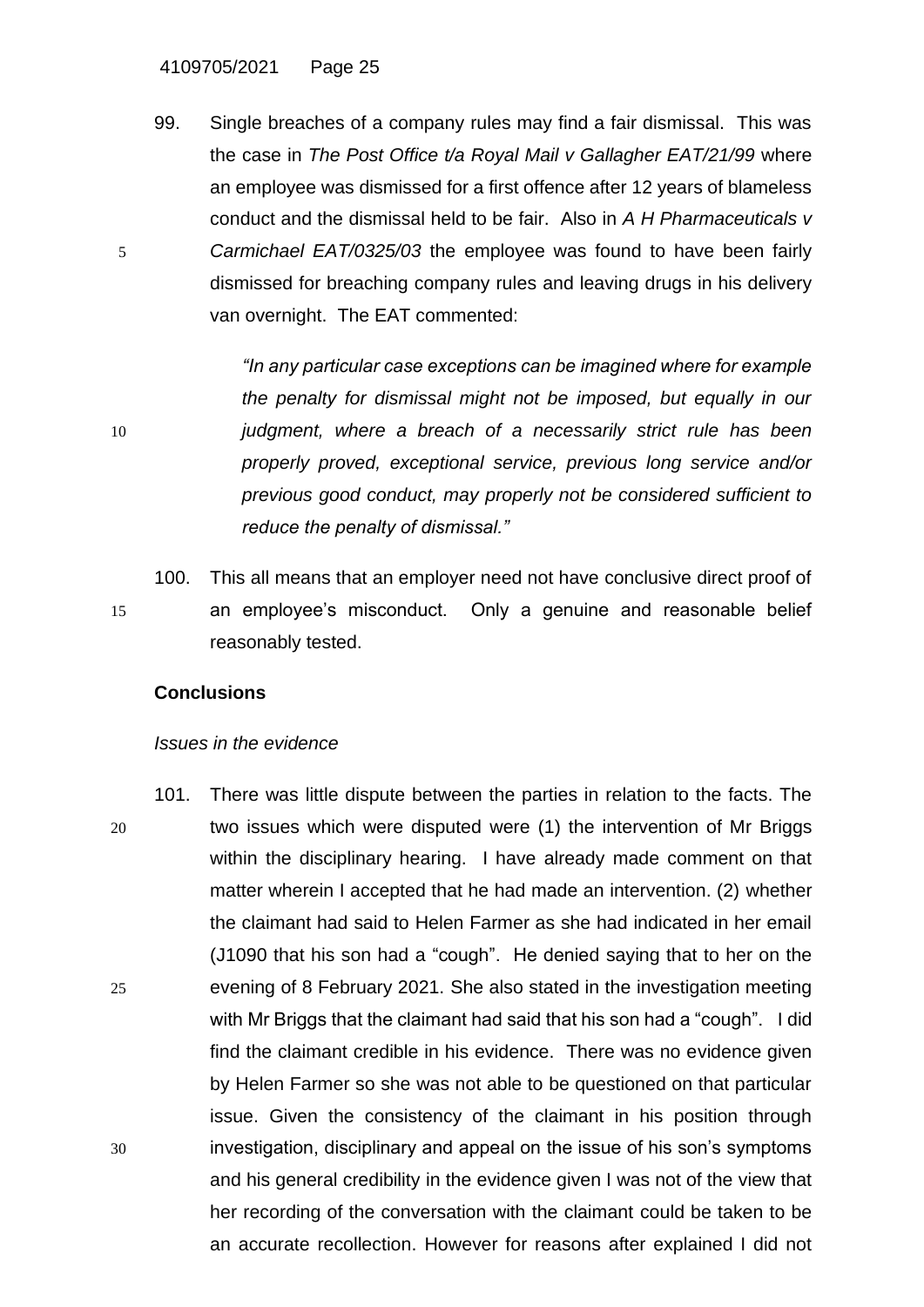consider that to be a matter that was appropriate for a finding on fact for the Tribunal.

#### *Reason for dismissal*

- 102. The reason for dismissal in this case was given as conduct being one of 5 the potentially fair reason. The issue was what conduct was relied upon. The letter of dismissal of 25 February 2021 (J125/126) states that the aspects of the claimant's conduct which were found to be unacceptable and led to summary dismissal were:-
- "● *You knowingly breached the company and government*  10 *guidelines regarding self-isolation when a household member shows symptoms of COVID-19, specifically by coming in to work on Monday 8 February. Your son had notified you he was experiencing symptoms on the prior weekend and you took him to get a COVID test on Saturday 6 February. He was notified of*  15 *a COVID-19 positive test result on Tuesday 9 February.*
	- *During the hearing you made it clear that you understood the company and government guidelines yet stated you did not put any of your colleagues at risk by your actions. I believe this action to be reckless and a serious breach of health and safety."*
- 20 103. The letter indicates that having put matters to the claimant for comment at the disciplinary hearing "*it was decided that your explanation was not acceptable".* The explanation given was that his son was not displaying symptoms of COVID which would necessitate him taking a test and he thought he was *"at it"* to avoid going to work on the Saturday 6 February 25 2021. No reason is given within the letter as to why it was that the explanation given by the claimant was found to be unacceptable.
- 104. It was conceded by both Ms Grew and Mr Avery that there was no evidence found of the claimant's son developing COVID symptoms in line with the Government guidance (adopted by the respondent) being a *"new*  30 *continuous cough; fever or loss of, or change in, sense or smell or taste".* In line with the guidance only if a person had such COVID symptoms then "*people who live in the same household as a person with symptoms should also isolate straight away"* (J82/83)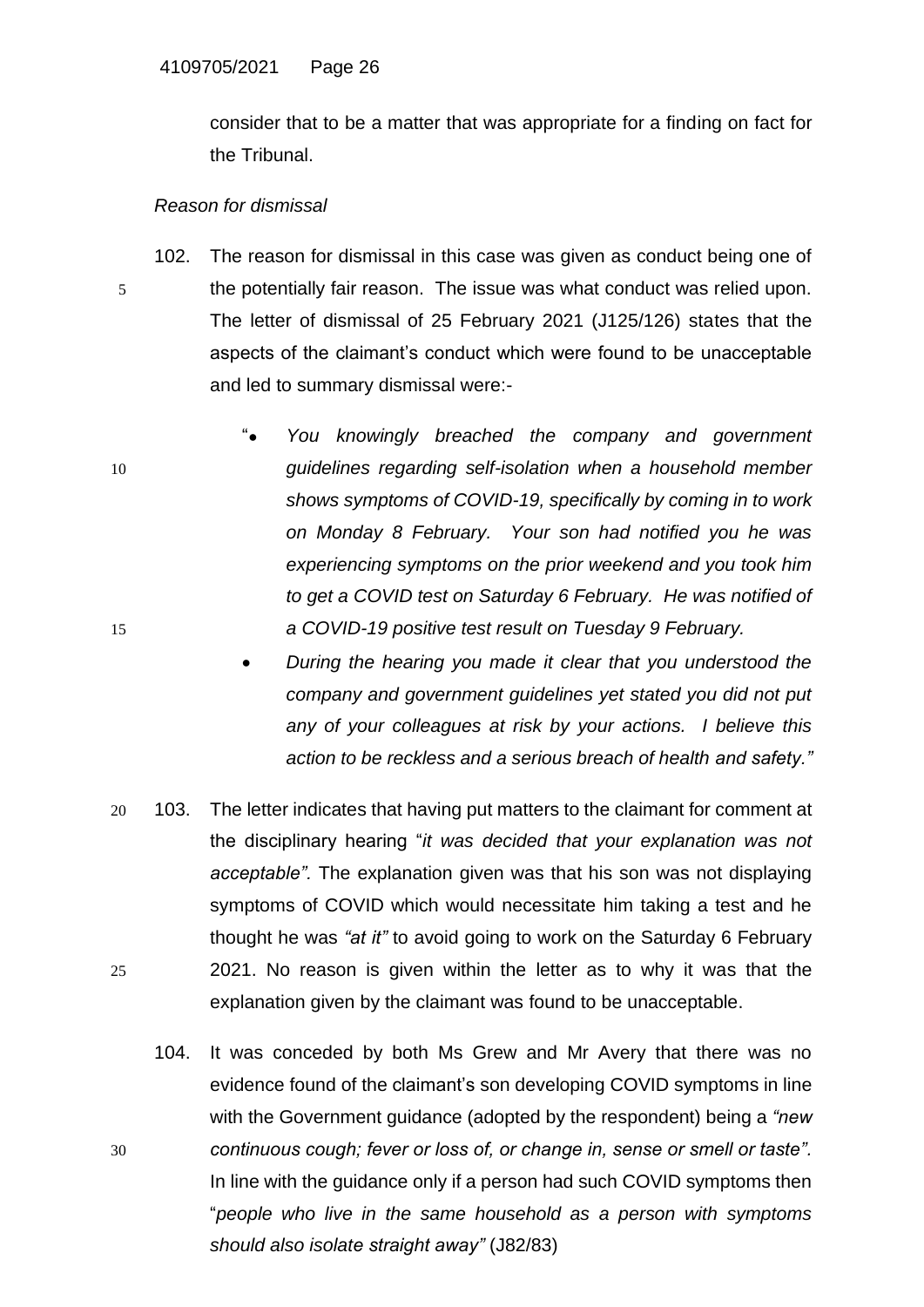- 105. The reason given makes it clear that the respondent believed that the claimant well knew what he was doing in that he knew he should be self isolating but deliberately breached the guidance. The word *"Knowingly…"* conveys that meaning. Ms Grew tried to suggest the word referred to the 5 claimant knowing the guidance on self isolation and so the offence was not necessarily committed "knowingly" but that (1) offends the plain meaning of the sentence; (2) is undermined by the statement in the letter that the claimant's son had *"notified you that he was experiencing symptoms…."* in that if that was the belief then it could only have been a 10 knowing act by the claimant to attend work; (3) did not square with the respondent finding the claimant's explanation unacceptable given that his explanation was that his son was not displaying symptoms: and (4) did not square with the evidence which was that the respondent believed that the claimant had come into work knowing that his son had COVID symptoms.
- 15 106. The letter of 15 March 2021 dismissing the appeal is confusing on the reason for dismissal in its statement that:

*"The rules on isolation while household members await test results – whether you think they are positive or not – are that you must isolate yourself . This is our company rule, but it is also the government rules"*

- 20 However it does not appear that is either a Company rule or a Government rule. If it is a Company rule no such rule was shown to exist. It was initially stated that the Company flow chart contained that rule (J95) as did Government guidance (J82/84) but then Mr Avery conceded that in each case self isolation depended on a member of the household 25 displaying symptoms. If the reason for dismissal was breach of a rule that a member of a household must self isolate while awaiting a test result then that was misconceived.
- 107. However Mr Avery then indicated that notwithstanding what was said in the letter he *"worked on the basis that son had symptoms".* As indicated 30 previously he also advised that he did not believe that the claimant did not believe his son did not have symptoms.
	- 108. While there was some confusion I accepted that the reason for dismissal was that given in the letter of dismissal. It is necessary that the respondent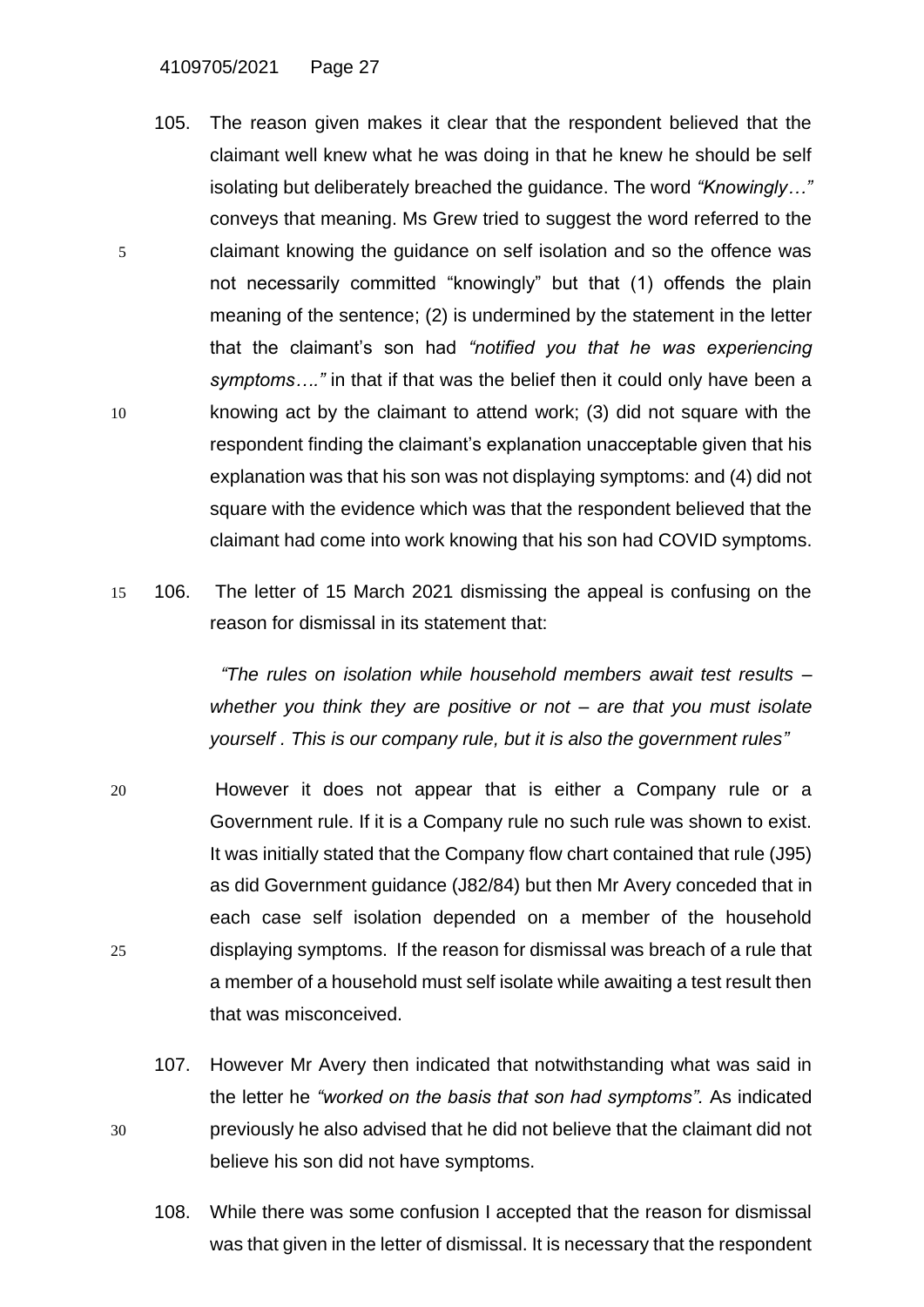has to believe the claimant was guilty of that misconduct and identifying breach of an apparently non existent rule at appeal does not aid the respondent in that respect. However looking to the respondent evidence overall I consider that the reason for dismissal was the respondent's belief 5 that the claimant had attended work knowing that his son had symptoms of COVID in breach of the Government guidance (adopted by the respondent) and knowing that in these circumstances he should have self isolated.

*Were there reasonable grounds for that belief and when that belief formed had*  10 *there been as much investigation as was reasonable.* 

- 109. Given the respondent position that they had no evidence of the son having symptoms of COVID as identified in the Government guidance (J82 and 99) and which they adopted they could only have reasonable grounds for their belief if they did not believe the claimant's position. If they believed 15 the claimant that his son was not displaying symptoms of COVID then there was nothing within the guidance issued by the Scottish Government (adopted by the respondent) (J94/95) which would indicate a requirement on the claimant to self-isolate and not attend work.
- 110. In an assessment of whether the claimant could be believed or was being 20 untruthful the reasonable employer would have in mind (1) that the claimant had 23 year's service with an excellent record and nothing to suggest that he was one who would breach of company rules and guidelines or attempt to mislead; (2) that in respect of the COVID guidance he had complied with the guidance only a short period prior this incident 25 and (3) there was no advantage to him in attending work or disadvantage in not attending work as he would paid in either case and there was no motive to attend work in breach of guidelines; and (5) that he had been very consistent in his position since first challenged. These factors for the reasonable employer could not be regarded as being definitive that they 30 were being told the truth but for the reasonable employer would be in favour of employee in that assessment.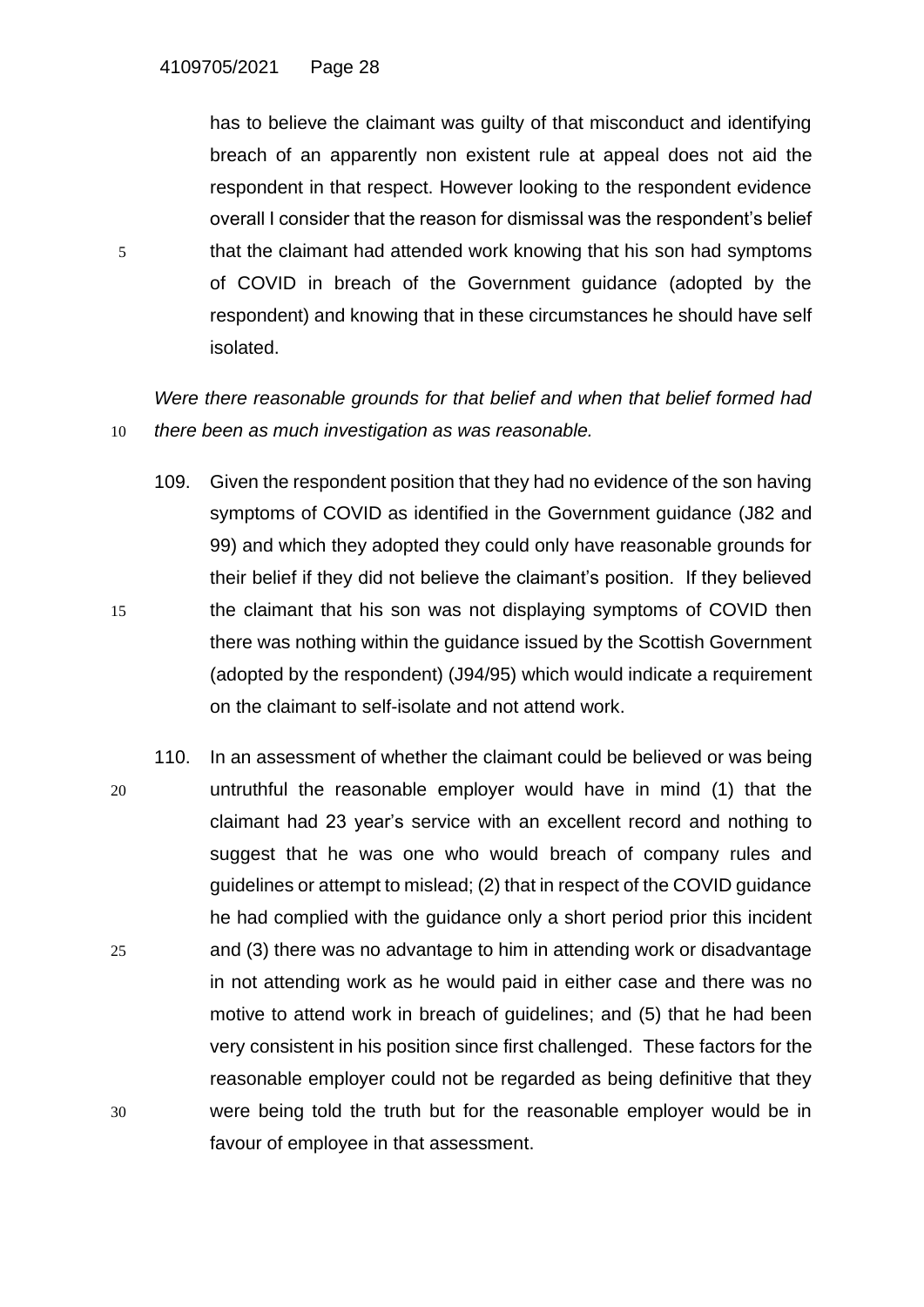4109705/2021 Page 29

- 111. The issue then is against that background what were the reasonable grounds that the respondent had to disbelieve the claimant and believe that his son was displaying symptoms of COVID.
- 112. At the hearing certain reliance was placed on the email from Helen Farmer 5 (J102) and statement on investigation (J109) maintaining that she had been told the claimant's son had attended a test for "a cough" and this was evidence of a symptom of COVID. But it is not clear that reliance was placed on that matter in the decision to dismiss. This was not mentioned within the letter of dismissal as a reason why the respondent found the 10 claimant's explanation to be unacceptable; neither was it put to the claimant in the note of the investigation meeting with him (J107/108); neither was it put to him in the disciplinary hearing (J121/124); neither was it mentioned in the note of the appeal hearing (J133/136); neither was it mentioned in the appeal outcome letter((J137/138). So at no point in the 15 procedure was there evidence that the respondent had relied on this matter in the decision to believe the claimant's son had been displaying symptoms against what they were being told by the claimant that he was not.
- 113. If it was a factor relied upon then the reasonable employer would have put 20 that to the claimant to get his response in the investigation and disciplinary/appeal procedure. Also if it was a factor that she stated she had been told the claimant's son had a "*cough"* that did not indicate a symptom which required to be a "*continuous cough"* which was further refined within the NHS guidance as "*coughing a lot for more than an hour,*  25 *or three or more coughing episodes in 24 hours".* In assessing if an employee should be dismissed in these circumstances the reasonable employer would wish to be informed of the symptoms which require self isolation in terms of the Government guidance (which was adopted) and the reasonable employer would see that guidance specified a *"continuous*  30 *cough"* as further defined in the NHS Guidance; and it was acknowledged by Ms Grew and Mr Avery that there was no evidence of a continuous cough from any enquiry that they had made.
	- 114. Even if the reasonable employer could take the email/statement as an indication of a symptom there was no particular enquiry of Ms Farmer as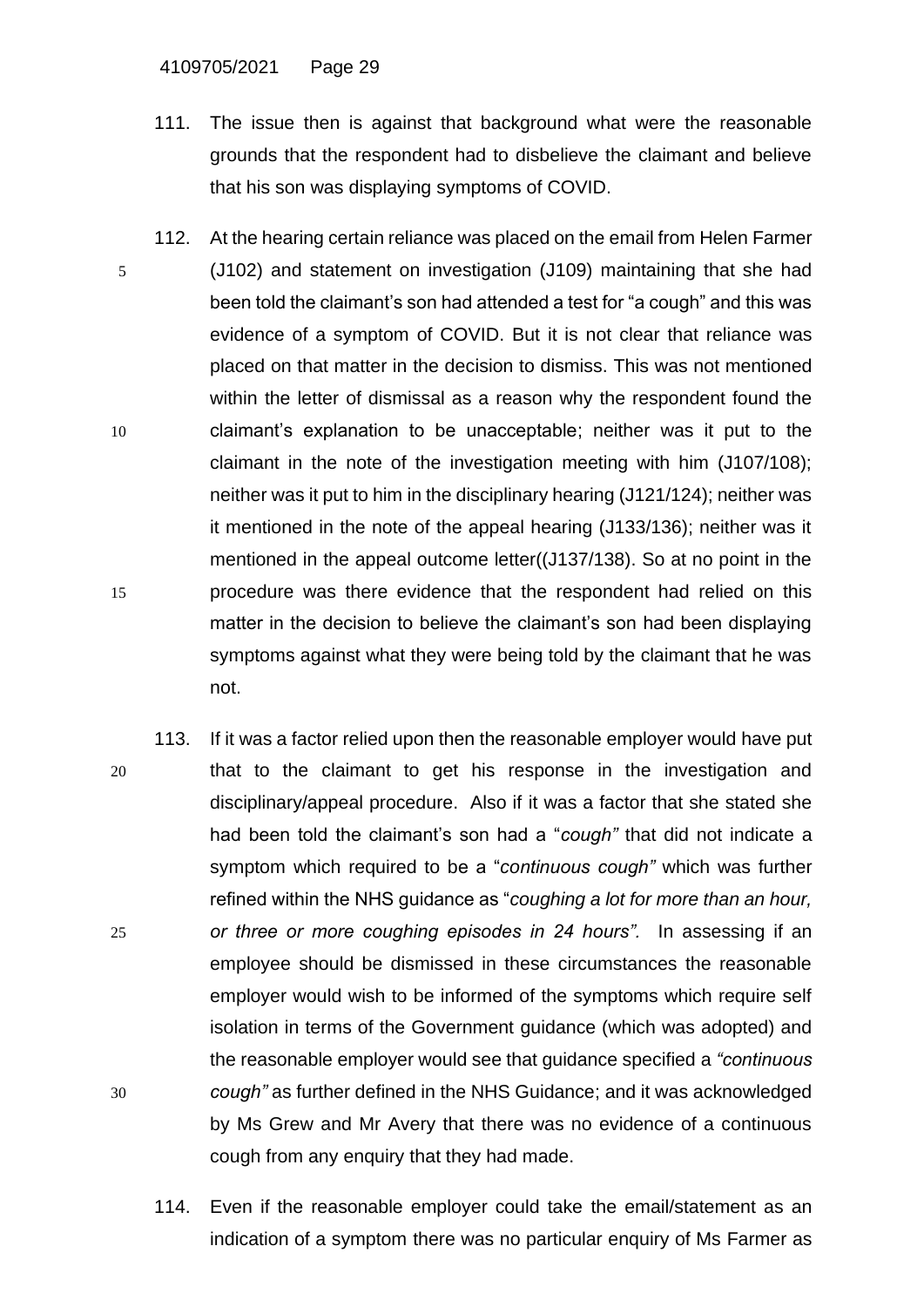to the nature of this *"cough".* In particular if reliance was being placed on this issue then after the disciplinary hearing, when the claimant denied his son had a cough at all, the reasonable employer would have sought further information from Ms Farmer on what she was told to assess whether what 5 she was told was a symptom and the claimant was aware of his son having symptoms. No such enquiry was made.

115. In those circumstances it was not considered that the respondent had relied on this issue; even if they did it was not evidence of a symptom of COVID ; even if it could suggest a symptom for the reasonable employer 10 it had not carried out as much investigation as was reasonable in the circumstances to form a belief that the claimant's son had symptoms of COVID.

116. The evidence of Ms Grew placed reliance on the fact that the claimant "*had taken son to test – to book test needed to have symptoms and so as*  15 *had symptoms he not follow self-isolation and come into work on Monday".*

117. The position of Mr Avery at appeal on the issue of why the claimant was not to be believed and was "*covering for a mistake"* was that the claimant's son had booked a test; that the claimant had taken his son to the test; and that his son was put in the back of the car wearing a mask with the 20 windows open.

118. There was expressed a view that the claimant's son would only be able to book a COVID test on advising the test centre that he was displaying symptoms.

119. However (1) there was no evidence produced which would confirm that 25 position as at February 2021. The guidance has changed throughout this pandemic and if it was the case that an individual booking a test required to advise the test centre that there were symptoms of COVID then that is not information that was available at the hearing. (2) It was acknowledged that there was a class of persons namely "close contacts" who could be 30 tested without displaying symptoms and it was the son's position that he had been in contact with friend who had tested positive. The respondent had no information what the claimant's son had told the test centre when he booked his test. (3) In any event even if the reasonable employer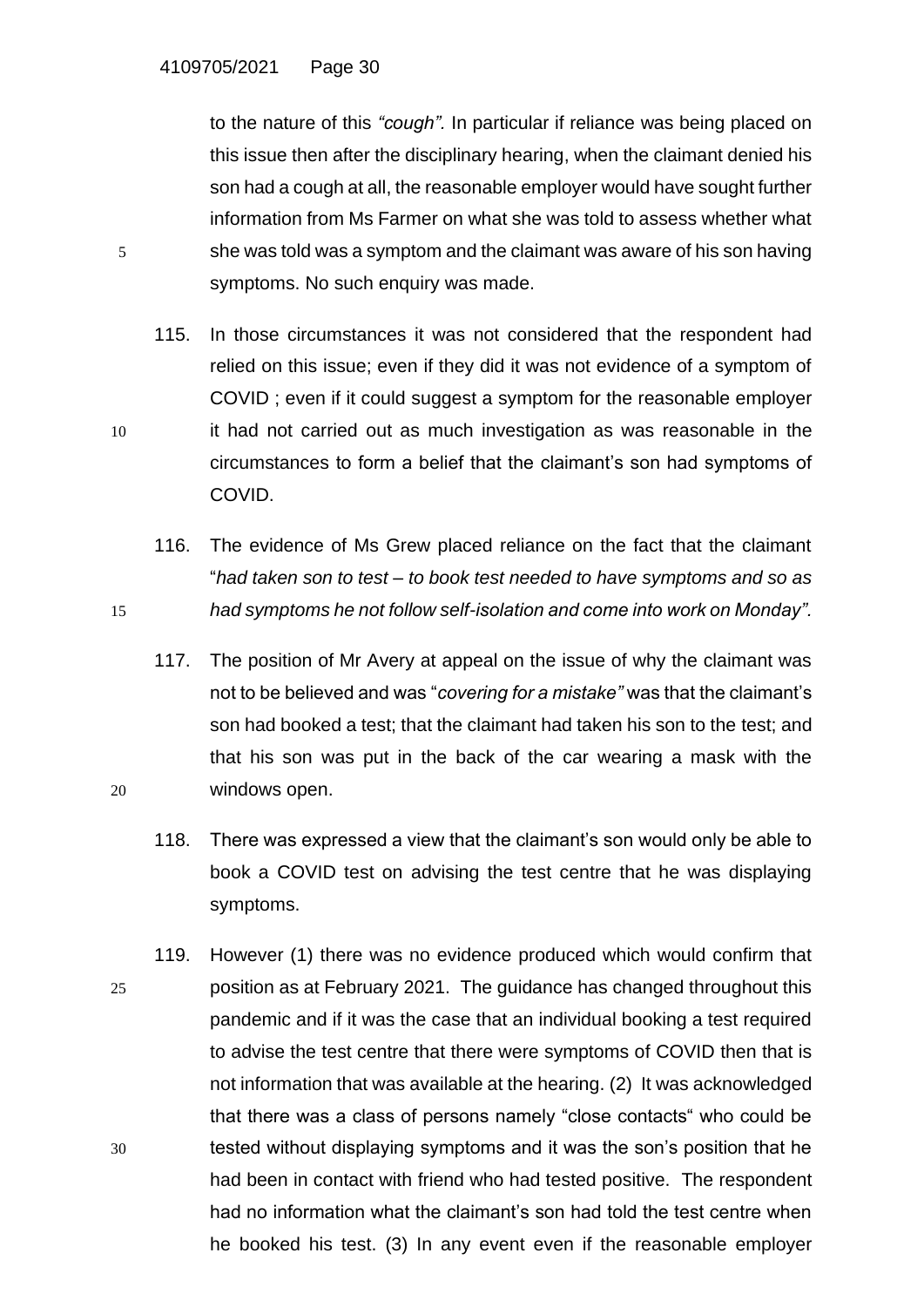considered that the claimant's son required to tell the test centre he had symptoms the claimant had no knowledge of what his son had told the test centre. Indeed even if he did know that his son had told the test centre that he had symptoms and required to book a COVID test that did not 5 detract from the claimant's position. His son telling the test centre that he had symptoms was not inconsistent with the claimant's position that his son was "*at it"* and was only booking a test so that he did not need to go to work on the Saturday because he was attending a COVID test. The reasonable employer in the circumstances would not conclude that the 10 claimant was being untruthful and well knew that his son had symptoms of COVID because he had booked a test.

- 120. An adverse inference was also stated by Mr Avery to be taken from the claimant taking his son to the test centre. It was not explained why that should be an adverse inference given that he knew his son had booked a 15 COVID test. The fact that the claimant took his son to the test did not seem to advance matters in determining that the claimant was not telling the truth and that his son was not in fact displaying symptoms in terms of the guidelines. It may have been that Mr Avery considered the booking of a test and the claimant taking his son to a test was significant given his 20 belief that there was a company rule or Government guidance that self isolation was required if a household member awaited the result of a test but as indicated that was misconceived.
- 121. It was also stated that the way in which the claimant's son was taken to the test centre raised an adverse inference on the claimant's credibility. 25 That was not a matter that was put to the claimant in the appeal hearing namely that the reason he would ask his son to wear a mask and put him in the back seat with the window open was because he knew that his son had symptoms. There was no opportunity for the claimant to explain the position at that time. Neither of course did the claimant give any 30 explanation but it was not clear why he would consider he needed to give an explanation given he was unaware this would draw an adverse inference. He appeared to be quite open about the way in which his son had been taken to the test centre. His explanation at the hearing was consistent with his position all along namely that he was angry with his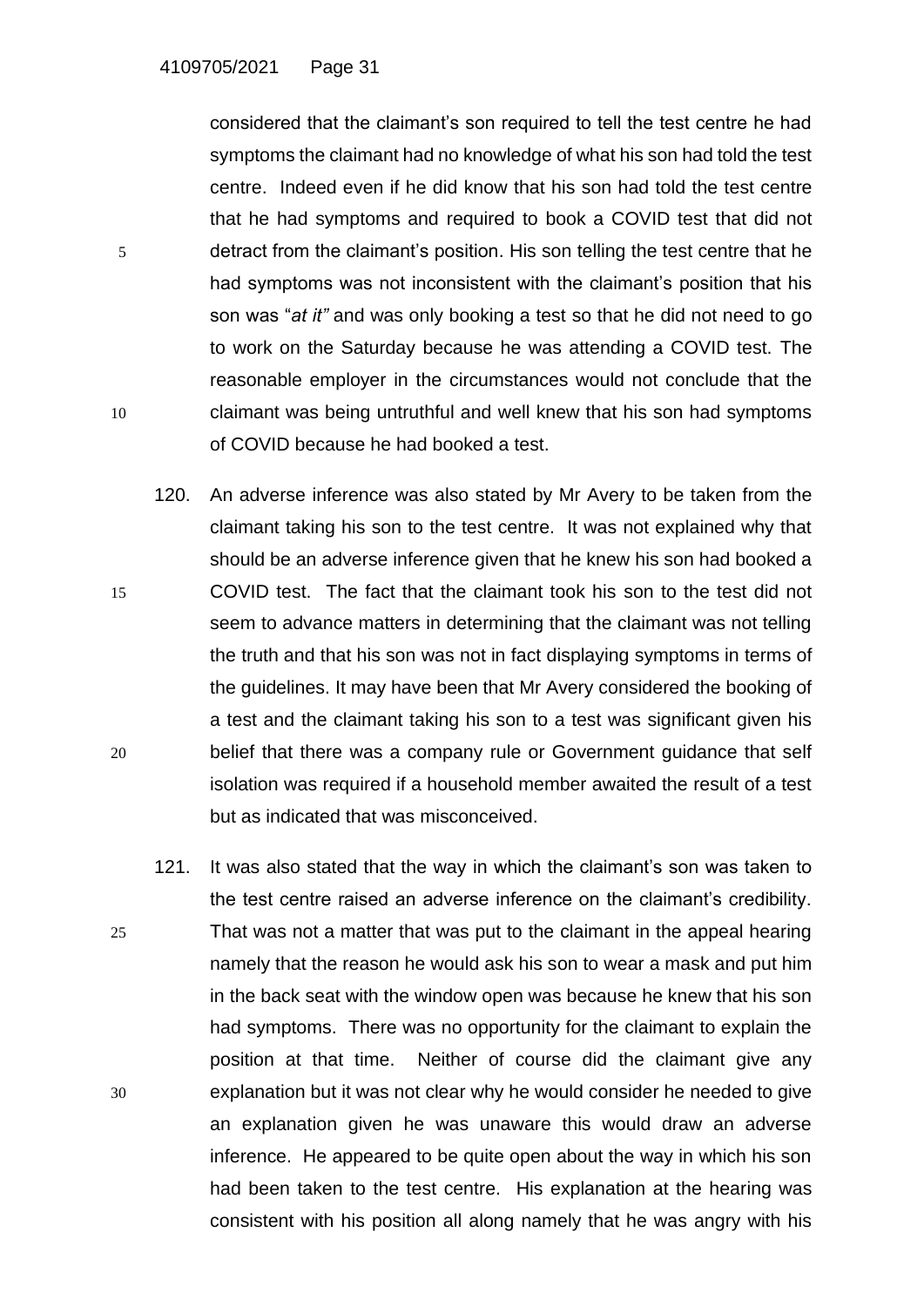son who he considered was simply trying to get time off from work and he wanted to make him as uncomfortable as possible.

- 122. There was also of course the intervention by Mr Briggs into the disciplinary hearing which would suggest that the positive test meant that the claimant 5 should be disbelieved. However, again at the time the claimant came to work on Monday 8 February 2021 no positive test had been returned. It was not the case that the claimant went to work in the knowledge that there was a positive test which would have been an entirely different matter. The adverse inference would appear to be that the claimant's son 10 must have been displaying symptoms if he had a positive test. No evidence was produced to demonstrate that to be the case. It seemed to be driven by an assumption rather than any examination of evidence about the virus and positive testing. The reasonable employer would wish to be aware that it is not possible for to be a period of time between becoming 15 infected by exposure to the virus and developing symptoms before coming to a conclusion that symptoms must precede a positive test and there was no evidence of any such enquiry.
- 123. In any event, it would not appear that either Ms Grew or Mr Avery relied on the fact that the test had proved positive as a reason for drawing an 20 adverse inference on the claimant's position. Ms Grew did not rely on that matter in the evidence that she gave and the letter of dismissal gives no indication that was an issue. Mr Avery in cross examination specifically indicated that he had not considered that to be a relevant matter in the appeal given the fact that the test result was not known to the claimant 25 until late Monday evening after he had attended work. So the positive test was not a basis for the decision made.
- 124. In terms of the *Burchell* test it is necessary for there to be a belief in the misconduct. That belief has to be based upon reasonable grounds after reasonable investigation. The reasonable employer in the circumstances 30 here would not consider there were grounds for the belief that the claimant had knowingly breached guidelines on self-isolation issued by the Scottish Government and adopted by the respondent. The claimant had been consistent in his position. It was acknowledged that the respondent had no direct knowledge of the son displaying COVID symptoms as those are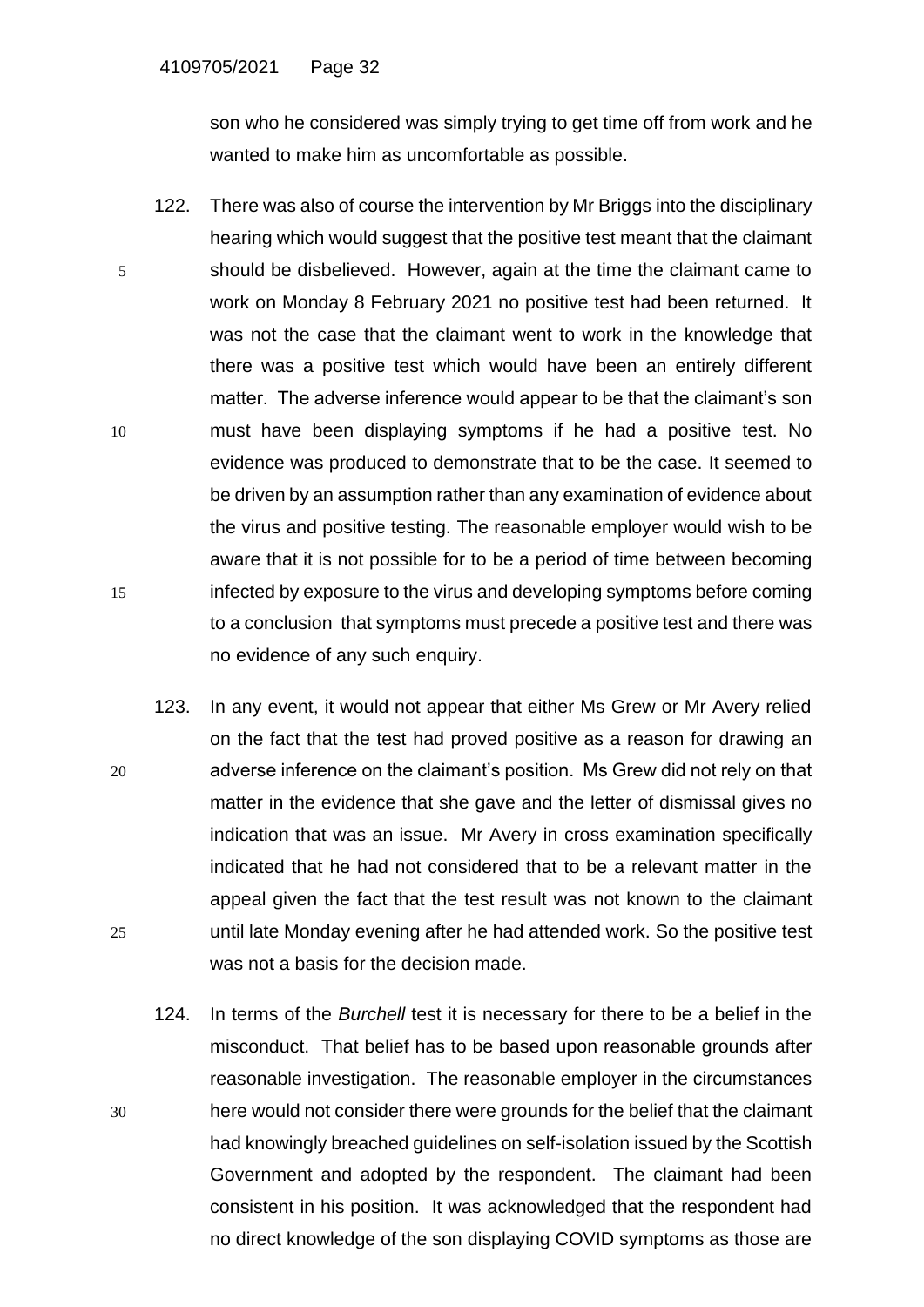defined. For the claimant to be in breach of the guidance it was necessary for his son to be displaying symptoms of COVID. Otherwise he was free to attend work. The issue then is whether there were reasonable grounds to disbelieve the claimant and for the reasons stated that was not the case.

- 5 125. In terms of the investigation conducted that investigation did not disclose that the son was displaying symptoms of COVID. As indicated even if reliance was placed on the statement from Helen Farmer in the investigation that only indicated that the claimant had "*a cough"* As indicated a *"cough*" to be a symptom of COVID required to be a 10 "*continuous cough".* Given what the claimant said in the course of the disciplinary hearing there could have been further investigation with Helen Farmer as to what the claimant had said. The claimant's position was that a "*mock cough"* had been given by his son as a pretext for the need for COVID test. If reliance was being placed on this aspect of matters then 15 the reasonable employer would have wished further investigation to establish whether Helen Farmer was indeed being given information that the claimant's son had a symptom of COVID.
- 126. In addition before concluding that anyone testing positive for COVID must display symptoms there was no enquiry and it would not be in the band of 20 reasonable responses in respect of investigation to assume that to be the case before reaching a conclusion that the claimant was being untruthful.
- 127. One further matter related to the appeal reasons wherein it was stated by Mr Avery that the claimant had never asked for any advice from the respondent HR personnel or otherwise and would have been told to stay 25 away had that advice been taken.
- 128. In so far as seeking advice was concerned that was not the reason for dismissing the claimant. The reason for dismissal was knowingly breaching the Scottish Government guidelines on self-isolation which guidelines were adopted by the respondent. Being dismissed for not 30 taking advice on the matter would have brought into account entirely different considerations. Mr Avery's position was that he was not conducting a re-hearing of the matter but simply reviewing what had occurred and identifying any new information which might overturn the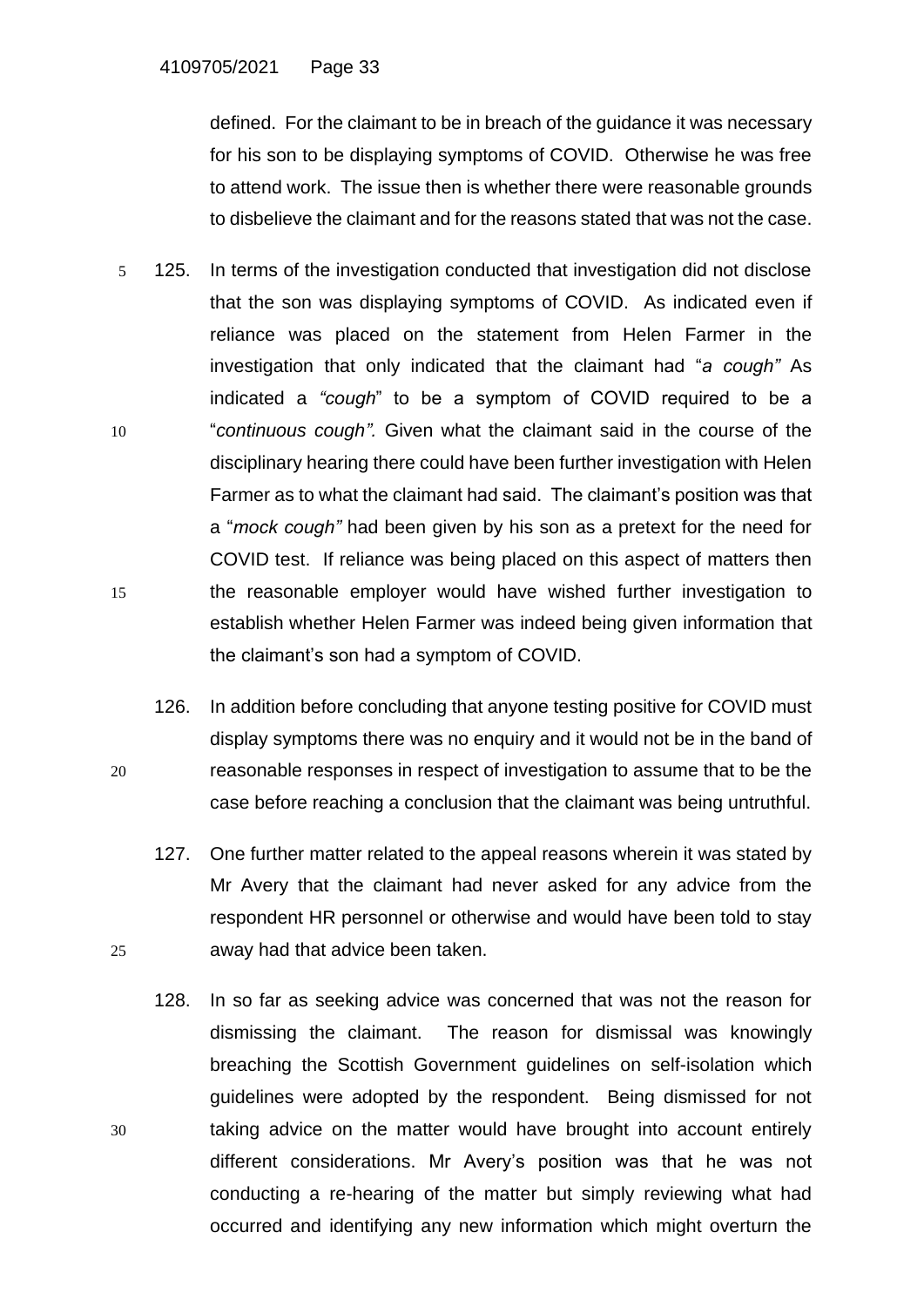original decision. The review was of the reason given for dismissal and not to substitute some other reason.

129. The COVID pandemic has quite naturally heightened anxiety regarding issues around self-isolation and testing. The pandemic does not alter the 5 test that has to be applied on claims of unfair dismissal. Those tests have not been ameliorated. The understandable anxiety by employers on the possibility of infection becoming apparent in the workplace does not override the tests that are required to be applied by a Tribunal in the dismissal of employees In this case I find that, for reasons explained, the 10 respondent did not have reasonable grounds for their belief in the misconduct of the claimant as that is expressed in their reason for dismissal. In those circumstances dismissal was outwith the band of reasonable responses of the reasonable employer. The reasonable employer requires to have reasonable grounds for their belief in the 15 misconduct which led to dismissal and absent those grounds dismissal is outwith the band.

#### *Contributory conduct*

- 130. Section 123(6) of ERA states that *"where the tribunal finds that the dismissal was to any extent caused or contributed to by any action of the*  20 *complainant, it shall reduce the amount of the compensatory award by such proportion as it considers just and equitable having regard to that finding."*
	- 131. This ground for making a reduction is commonly referred to as *"contributory conduct*" or "*contributory fault".*
- 25 132. There is an equivalent provision for reduction of the basic award contained in section 122(2) and it has been held (*Optikinetics Ltd v Whooley [1999] ICR 984*) that section 122(2) gives Tribunals a wide discretion whether or not to reduce the basic award on the ground of any kind of conduct on the employee's part that occurred prior to the dismissal and that this discretion 30 allowed a Tribunal to choose, in an appropriate case, to make no reduction at all. That contrasts with the position under section 123(6) where to justify any reduction at all on account of an employee's conduct, the conduct in question must be shown to have caused or contributed to the employee's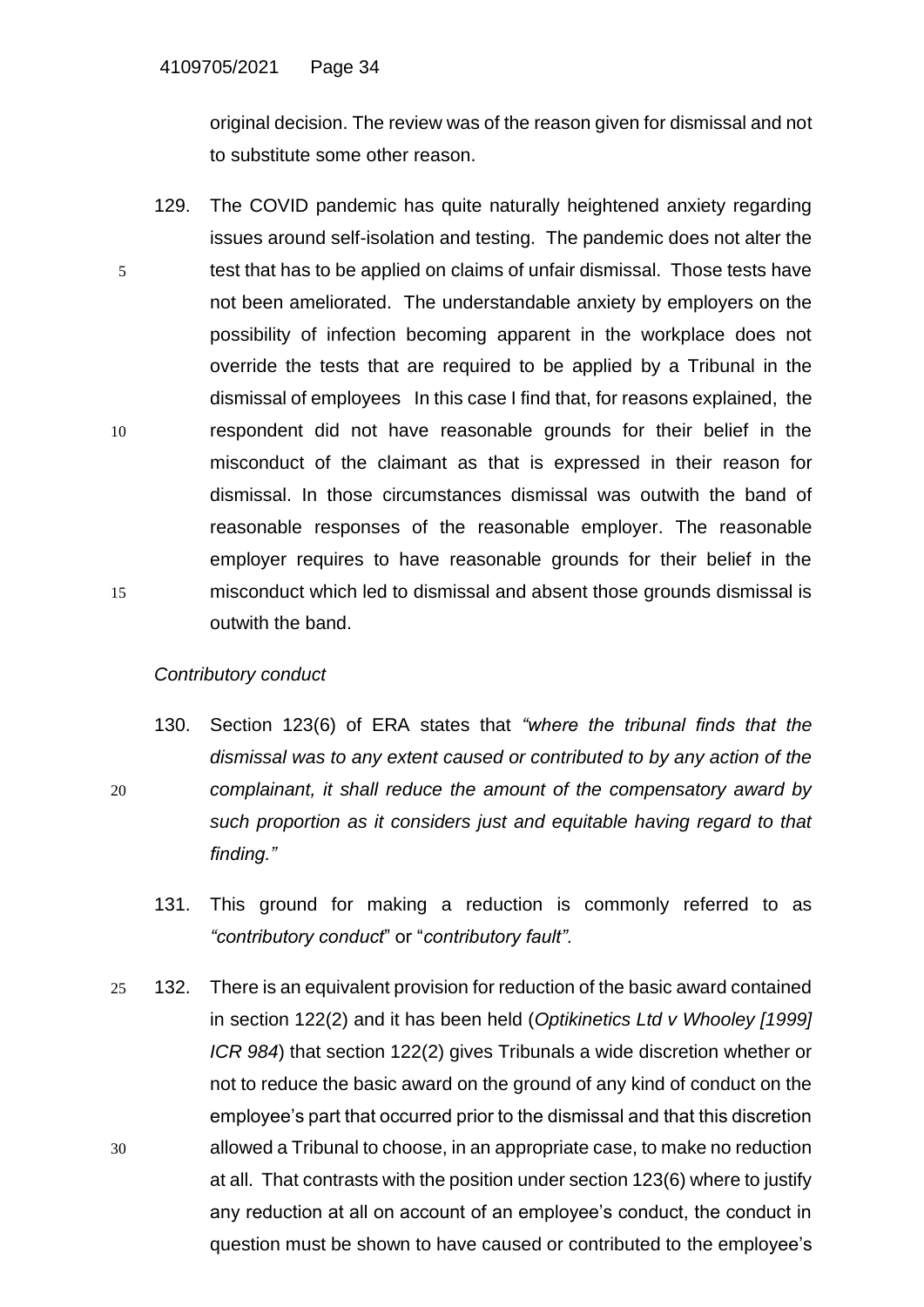dismissal. In that sense the capacity to make reductions to the compensatory award is more restrictive than in respect of the basic award.

- 133. Under *Nelson v BBC (No. 2) [1980] ICR 110* the Court of Appeal said that three factors must be satisfied if a Tribunal is to find contributory conduct.
- 5 The relevant action must be culpable or blameworthy. In that respect the Court said that was not necessarily conduct amounting to a breach of contract or illegal but could include conduct which was "*perverse or foolish",* "*bloody minded"* or merely "*unreasonable in all the circumstance"*
- 10 It must have actually caused or contributed to the dismissal
	- It must be just and equitable to reduce the award by the proportion as specified.
- 134. I accepted from the evidence that the claimant was credible in stating that he did not believe his son had symptoms of COVID and so was not under 15 a stricture to self isolate.
- 135. However I consider that here was blameworthy conduct in the claimant proceeding to work on Monday 8 February 2021 knowing that, albeit his son displayed no symptoms and he thought he was *"at it",* his son had booked and taken a test for COVID. It was not blameworthy in the sense 20 that he was breaching any guideline on self-isolation because his son showed no symptoms and symptoms are a necessary trigger to self isolation. However given the heightened anxiety over this virus the fact his son had booked and taken a test should have given him cause to consider whether it was sensible to go to work before receiving the result 25 of that test. That in my view could be characterised as "foolish" or "unreasonable in all the circumstances" In the disciplinary hearing it was put to him that "*despite you thought he might not have been telling the truth, why didn't you err on the side of caution, knowing he had taken a test. You could have called Sharon, Karen, Simon on Monday to get some*  30 *guidance"* to which he responded *"In hindsight I should have done that. He was never showing any symptoms."*
	- 136. The charge against the claimant and reason for dismissal was not of course the claimant failing to *"err on the side of caution"* which would have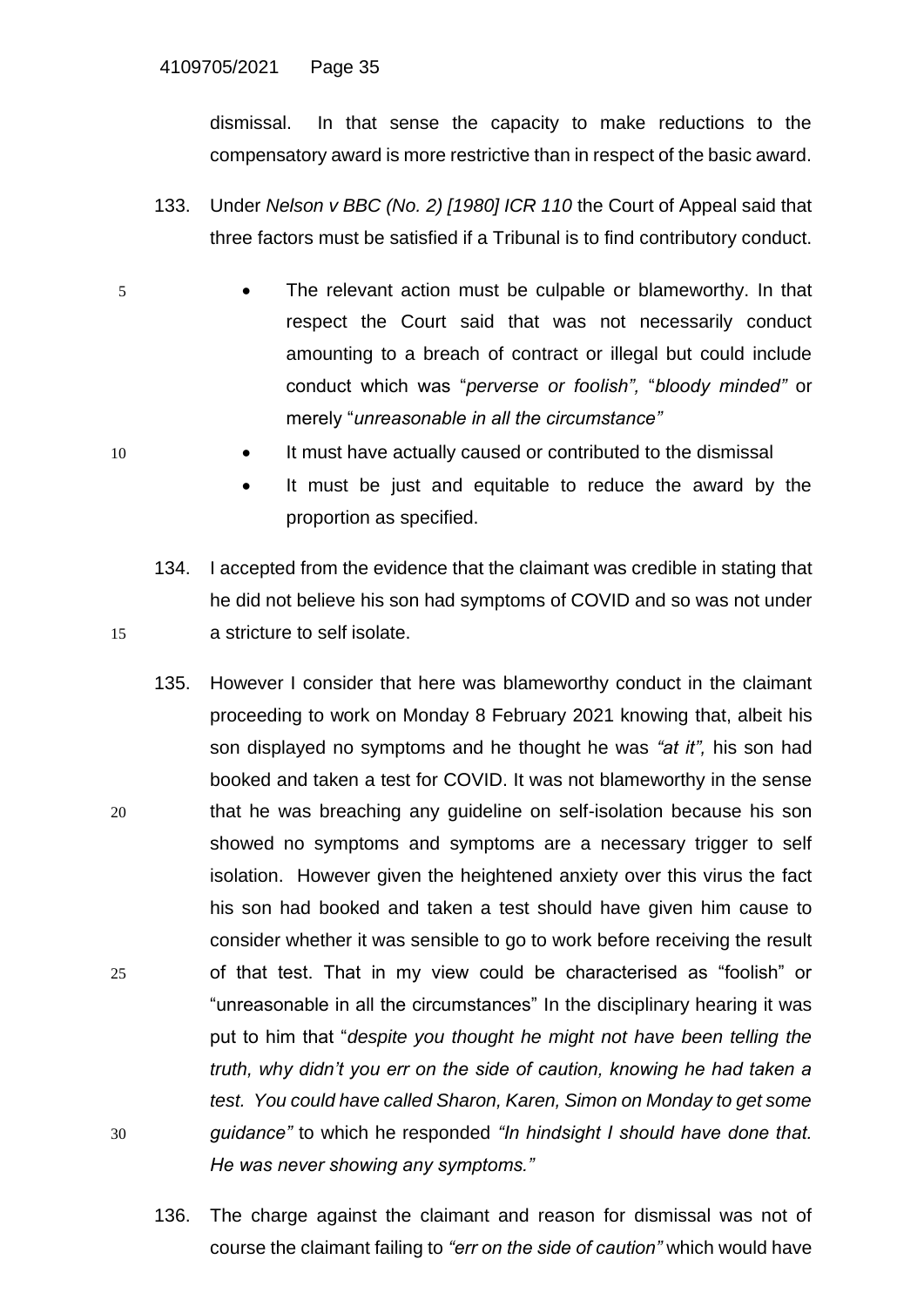entailed entirely different considerations. But I consider that there is some blameworthy conduct on the part of the claimant in him going in to work against the possibility that a test might prove positive albeit his son was not displaying any symptoms. In that respect it is relevant he took no 5 advice and he acknowledged that was a step that albeit "*in hindsight"* could have been taken.

- 137. I consider this contributed to the dismissal of the claimant. It was evident from the evidence that the respondent were exercised by the fact that the claimant's son had taken a test and yet the claimant had attended work. 10 That brought about the investigation and subsequent dismissal. Albeit there would not be reasonable grounds for a belief that the claimant knew his son had symptoms and that he should self isolate but regardless attended work, the act of attending when a test had been taken did contribute.
- 15 138. That would justify reduction in both compensatory and basic awards under the relevant sections. I do not consider that contributory action to mean that dismissal was in any way inevitable as a consequence. A charge of failing to err on the side of caution is very different from the deliberate and knowing breach maintained by the respondent. I would consider it just and 20 equitable to reduce compensatory and basic awards by 25%.

#### **Procedural matters**

- 139. It was maintained that the dismissal was tainted by procedural irregularity due to the involvement of Mr Briggs in investigatory and disciplinary matters. He led the investigation after expressing a view on the claimant's 25 conduct (J102) to other managers involved; and he then attended the disciplinary hearing and participated. The ACAS Code points out that there should be where possible a separation between individuals who lead investigation and disciplinary matters.
- 140. It is true that there was a continued involvement by Mr Briggs. He had 30 expressed a view of the claimant's conduct when learning that he had been in work after his son had attended a test. His assumption at that time was that his son would be displaying symptoms and so coming in to work was a breach of self-isolation guidelines. That was prior to any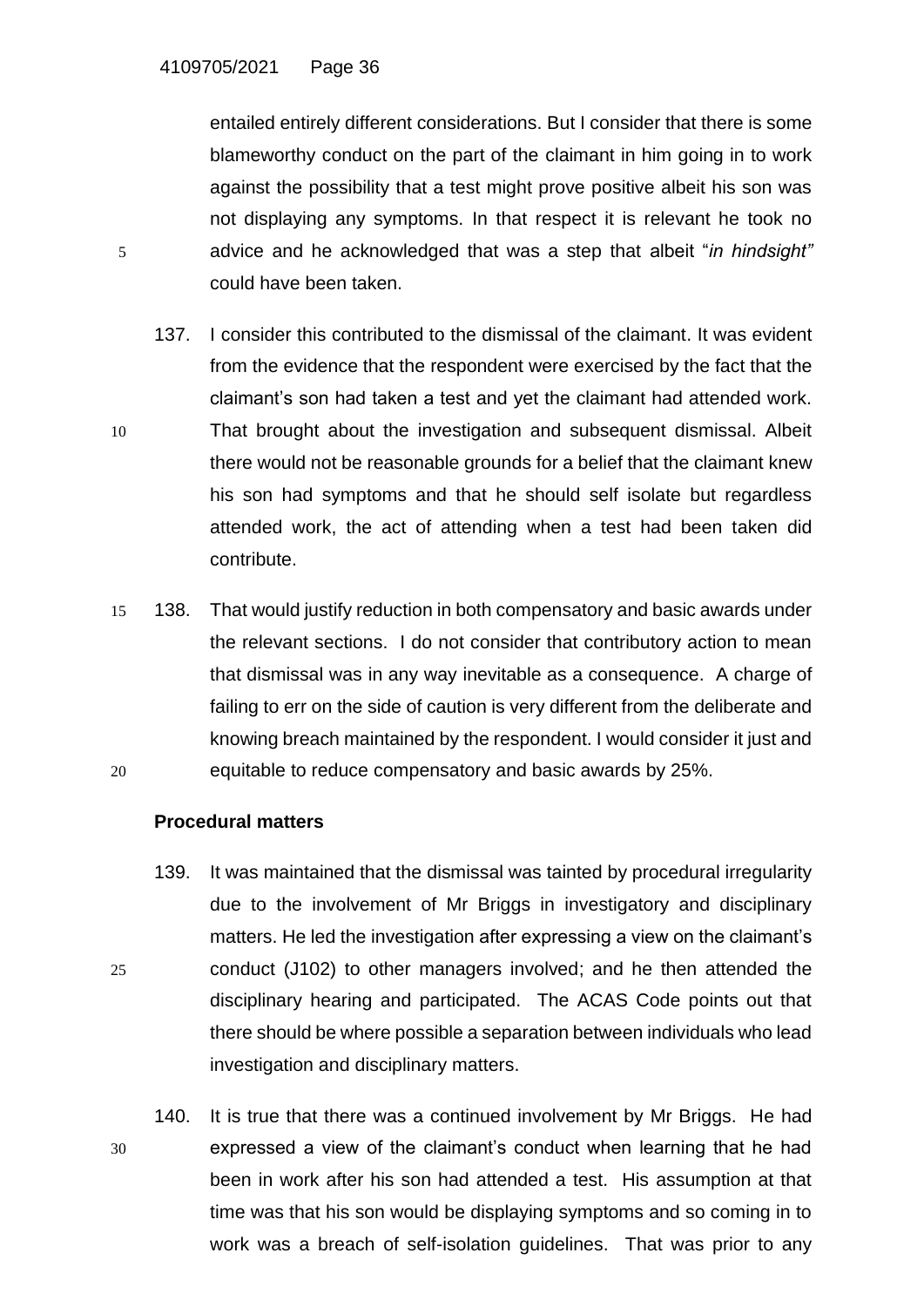investigation or enquiry into the circumstances and before any hearing had been arranged with the claimant to understand his position. That view was clearly communicated both to Ms Grew and to Mr Avery who may well have been influenced. It may be thought of some significance that the 5 behaviour of the claimant in Mr Briggs' email of 8 February 2021 was described as "*reckless"* being the same word used in the dismissal letter drafted by him albeit approved by Ms Grew.

- 141. It was maintained that he attended the disciplinary hearing as a note taker rather than as an active decision maker. As indicated I accepted that he 10 did intervene in the disciplinary hearing. Effectively this procedural issue was that the matter was pre judged by Mr Briggs and he was the "*eminence grise"* behind the decision making.
- 142. It can be understood why that view was held but I did not consider that there had been procedurally irregularity. I accepted from Ms Grew that 15 she made her own decision on the matter albeit Mr Briggs had been at the disciplinary hearing and she was aware of his views. The fact that he drafted the dismissal letter would add to the feeling of unease about his position but I accepted Ms Grew's evidence that she was the person who made the decision and did not feel she had to make that decision due to 20 his influence.
	- 143. Also Mr Briggs had no apparent part to play in the assessment of matters by Mr Avery who had come to his own conclusion.
- 144. In that respect therefore I did not accept that Mr Briggs was the controlling influence and dictated what should happen. So I would reject any issue of 25 procedural irregularity on account of his involvement. Otherwise, the respondent did carry out an investigation and gave the claimant opportunity to be heard at both disciplinary hearing and appeal.

## **Wrongful dismissal**

145. Had I not found it to be unfair I would have found the dismissal to be 30 wrongful. The test in this aspect of matters is different. Essentially the issue is whether or not there was a repudiation of the contract by the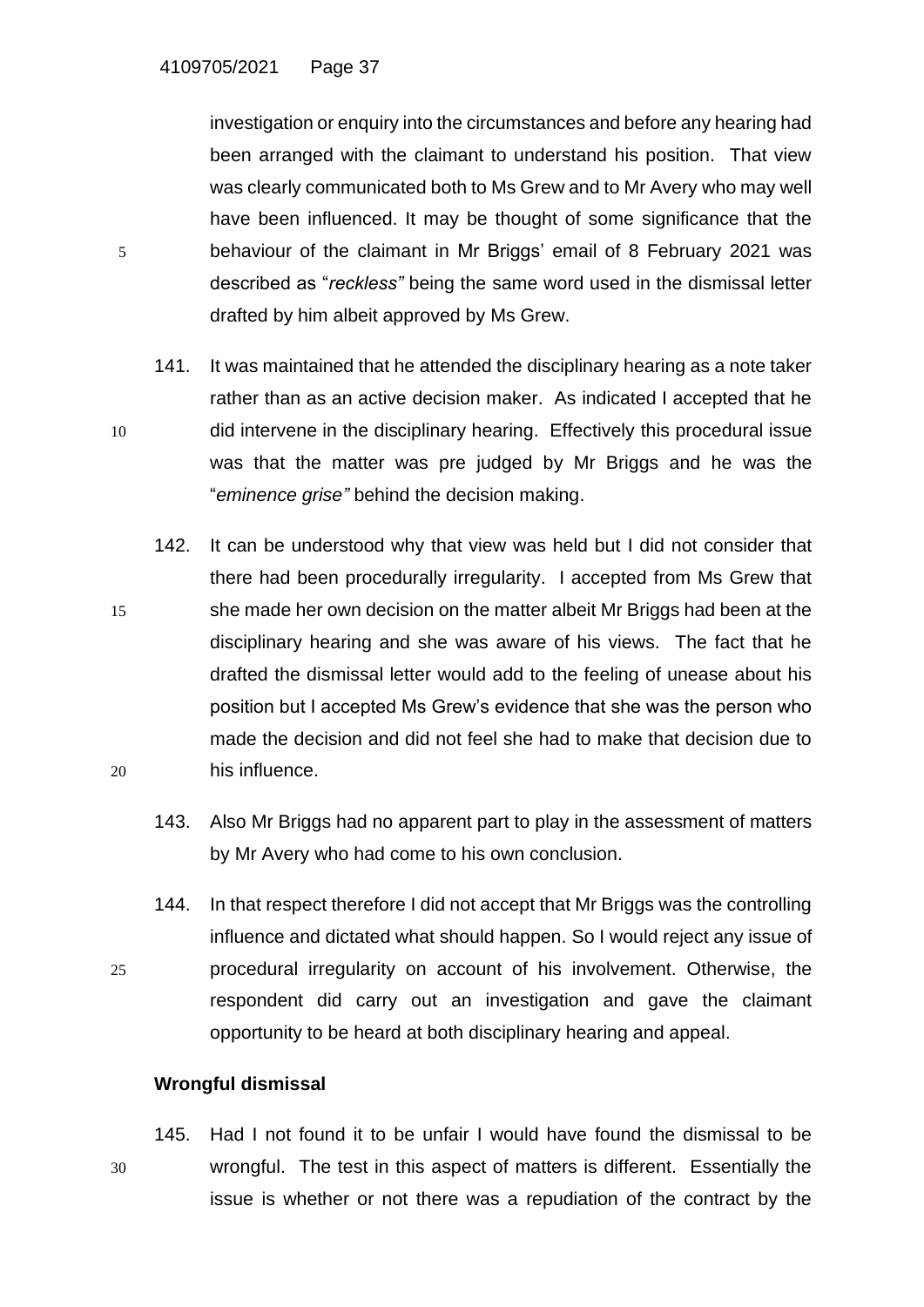conduct of the claimant and the standard of proof would be the balance of probability.

- 146. That would entail a finding that the claimant had knowingly breached the Scottish Government guidance as adopted by the respondent on self-5 isolation. I would not find that to be the case.
- 147. I found the claimant to be credible. There was no background motive to the claimant requiring to come in to work on 8 February 2021. He would have been paid if he had stayed at home so he did not have to pretend that his son did not have COVID symptoms so there was no need for him 10 to self-isolate. He was aware of the guidelines and knew that if there were symptoms then he should have self-isolated. I accepted his position that if he had thought his son was suffering from COVID symptoms he would not have attended work.
- 148. The issue was whether or not he was to be believed in that. His position 15 was that he did not display those symptoms and I did not consider that there was evidence to suggest otherwise.
- 149. I did not consider that there was a deliberate act to attend work when he knew his son was displaying symptoms of COVID and that he should have self-isolated. I did not consider there was a repudiation of the contract to 20 breach trust and confidence. Neither did I consider that there was gross negligence on his part in not seeking advice or being sufficiently cautious when he was aware of his son taking a test against a background of his son not displaying symptoms to "*poison the contract".*
- 150. Accordingly, even if the finding was of a fair dismissal I would have 25 considered that the case of wrongful dismissal was made out sufficient to entitle the claimant to notice pay whether in terms of the statute or "long notice" at common law.

## **Mitigation**

151. I consider that it was significant as submitted that the claimant had 30 continued to be certified as unfit for work in the period since termination. He had attempted to find work but required to stop due to his anxiety issues. I did not consider I could or should go behind the medical evidence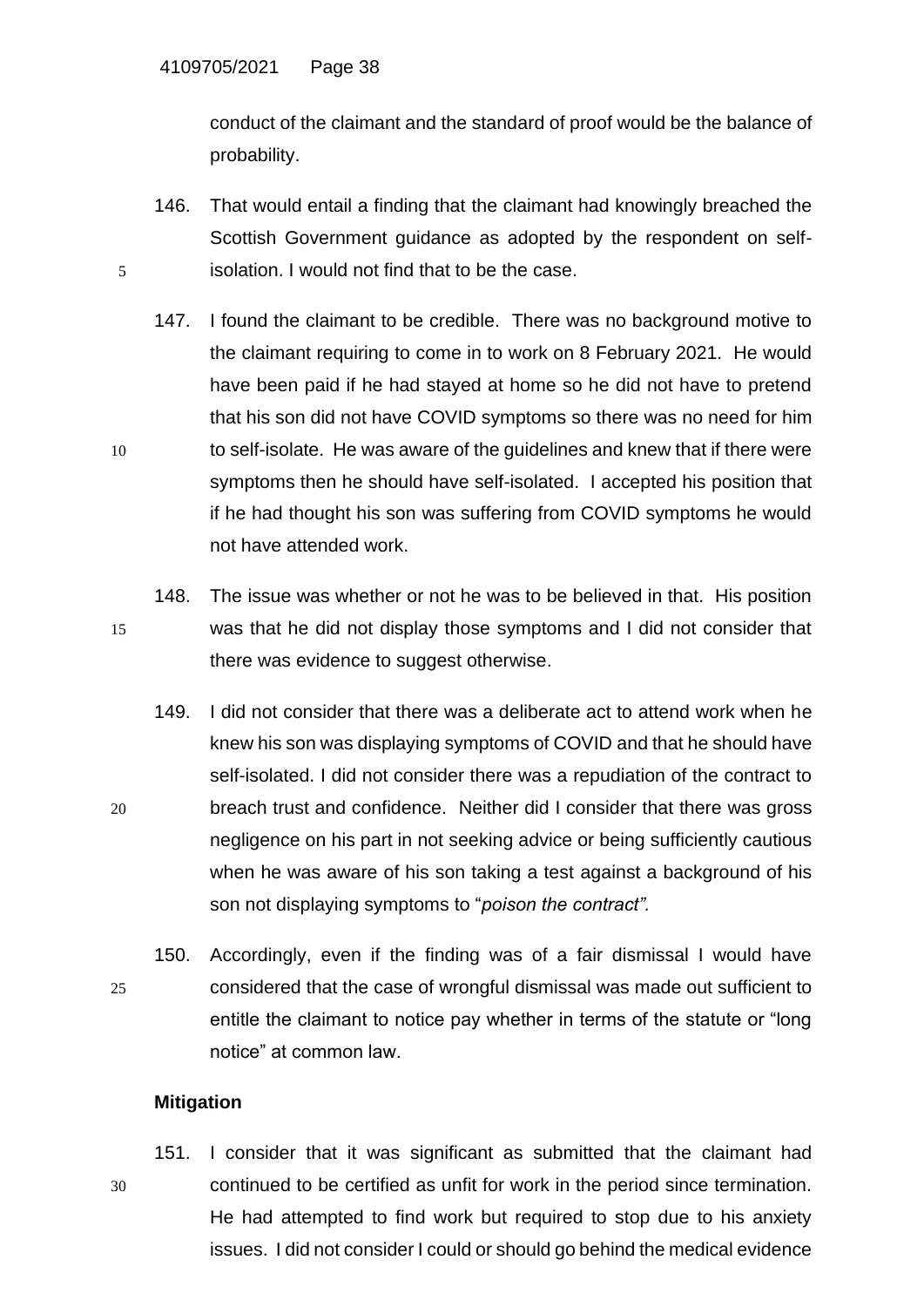provided in the Statements of Fitness to Work stating that the claimant was unfit to work.

152. However it was a matter of agreement with the claimant that the job market for fork lift drivers was buoyant and that he should be able to find work 5 soon. I consider that with this case behind him he will be able to do that quickly. he considered the pay rate would be comparable with that enjoyed with the respondent at termination.

## **Compensation**

- 153. Compensation is made up of a basic award and a compensatory award 10 under sections 118(1)(a) and (b) of ERA. The basic award essentially is equivalent to a statutory redundancy payment.
- 154. Compensatory award is intended to reflect the actual losses that an employee suffers as a consequence of being unfairly dismissed and to that end Tribunals are directed to award *"such amount as the Tribunal*  15 *considers just and equitable in all the circumstances having regard to the loss sustained by the complainant in consequence of the dismissal in so far as that loss is attributable to action take by the employer"* (s.123(1) ERA).
- 155. The schedule of loss (J162) helpfully identifies the basic award on the 20 gross weekly wage of £484.69 at £13,571.32. As indicated that should be reduced by 25% in respect of contributory conduct making that award the sum of £10,178.49.
- 156. The compensatory award in respect of past wage loss from the effective date of termination of 25 February 2021 to the date of hearing amounts to 25 31.5 weeks  $\times$  £382.68 = £12,054.42. That includes any notice period. The past pension loss is accepted from the Schedule of Loss at £901.48. That means the total loss to date of hearing is £12,955.90 less the amount earned in the temporary employment with Broxburn Bottlers of £820.94 leaving the amount at £12,134.96.
- 30 157. In respect of future loss I would consider that the claimant with this decision should be able to find work reasonably quickly with the source of anxiety removed. I would therefore consider that he should be able to find